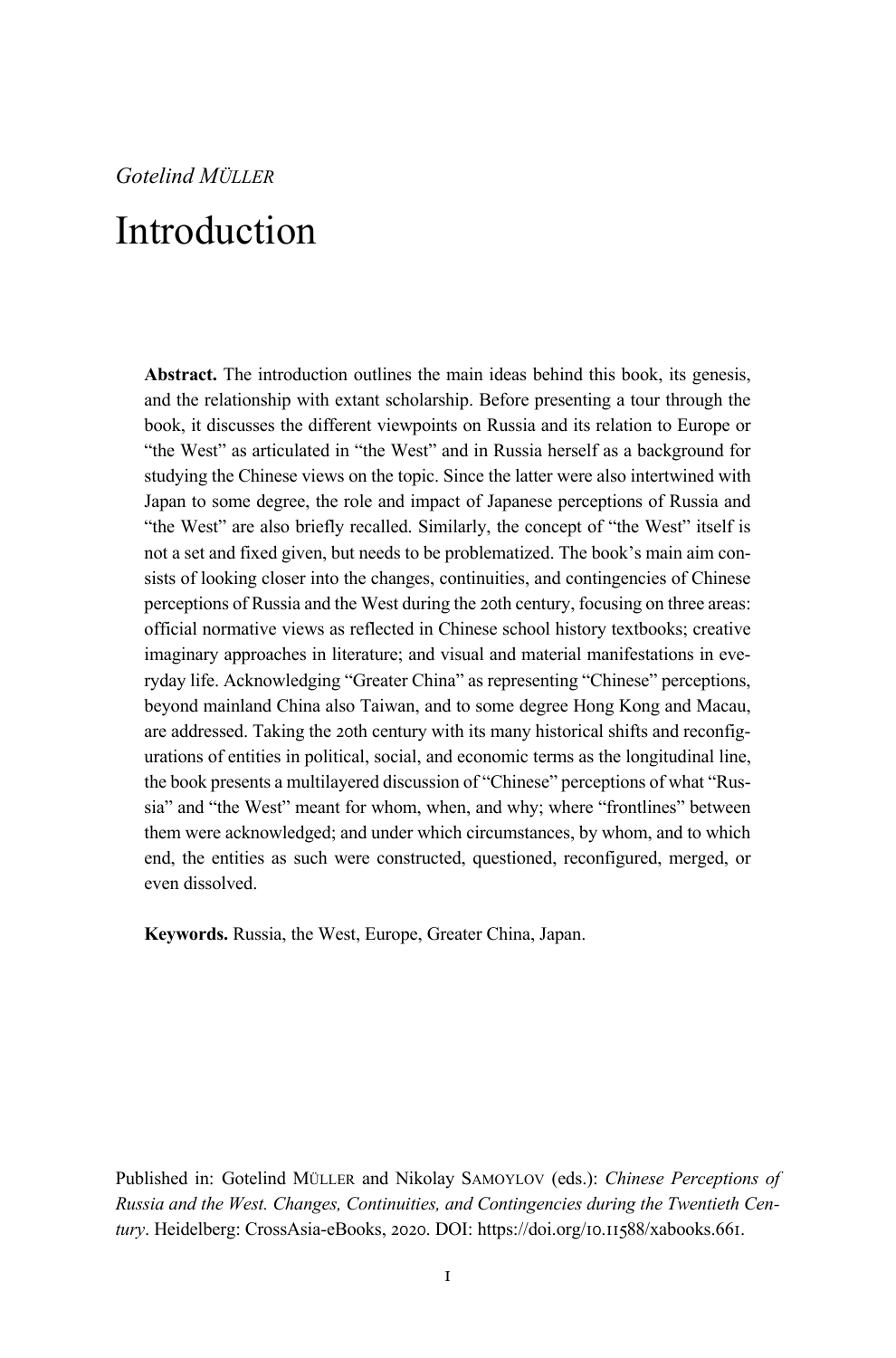This book aims at investigating changes and continuities in Chinese perceptions of Russia and the West during the 20th century, paying heed to the fact that the respective ascriptions and "frontlines" were historically contingent: who and what represented "Russia" or "the West" at a given time and at a given place? Was "Russia" seen as part of "the West", or not? And if it was, in which regard? Which factors, foreign or indigenous, led to changes in Chinese perceptions and representations and why? Such questions have been in mind when this book was taking shape, growing out of a German-Russian project funded by the DFG and the RFBR, the respective national research foundations.

The German-Russian research team from Heidelberg University and St. Petersburg State University worked on exploring the topic, concentrating on three major areas. The first area is the field of socialization in schools via a look into normative descriptions of Russia and the West in Chinese textbooks which define official images of the "other/s" from childhood on in an authoritative setting. Without going here into the large field of academic studies from various disciplinary perspectives about "self" and "other" (or "Other" in the Lacanian sense of radical alterity), suffice it to say that school history teaching is mostly concerned with the nationalized "self" (for which the "non-self", either framed as "the foreign" or as "the world", is needed in terms of counter distinction). In practice, when actively teaching on the subject of "others", these are dealt with in a primarily nationalized way, too, and thus "the West" is often broken down into national cases. Still, the legacy of the broader concept of "Western history" (*xiyangshi* 西洋史) applied in China with the attempts at designing a national school system in the early 20th century, did not disappear. This concept assumed some commonness between several national cases, usually intending some (Western) European countries and North America or, as some scholars term it, "Greater Europe" which were deemed particularly relevant for China. In summary, the look into school history curricula and textbooks over time and space provides the official view the respective Chinese regime wanted to inculcate into its young citizens, and it is in this context that the normative view on "Russia" and "the West" is investigated here.

The second area is the field of literature and Chinese fictional representations of Russia and the West consumed by a Chinese reading public, which created, reinforced, or challenged an *imaginaire* of what "Russia" / "the West" embodied. While the history textbooks concentrate on (chosen) facts, mostly connected to national politics, albeit presenting them at times in an emotionalized language to imbue the "facts" with value judgements, but still basically aiming at "knowledge content", literature rather focuses on the cultural and personal, being also interested in the *mentalité* in all its complexities. While school education with its exams is (in tendency at least and increasingly over the century) mandatory, the reading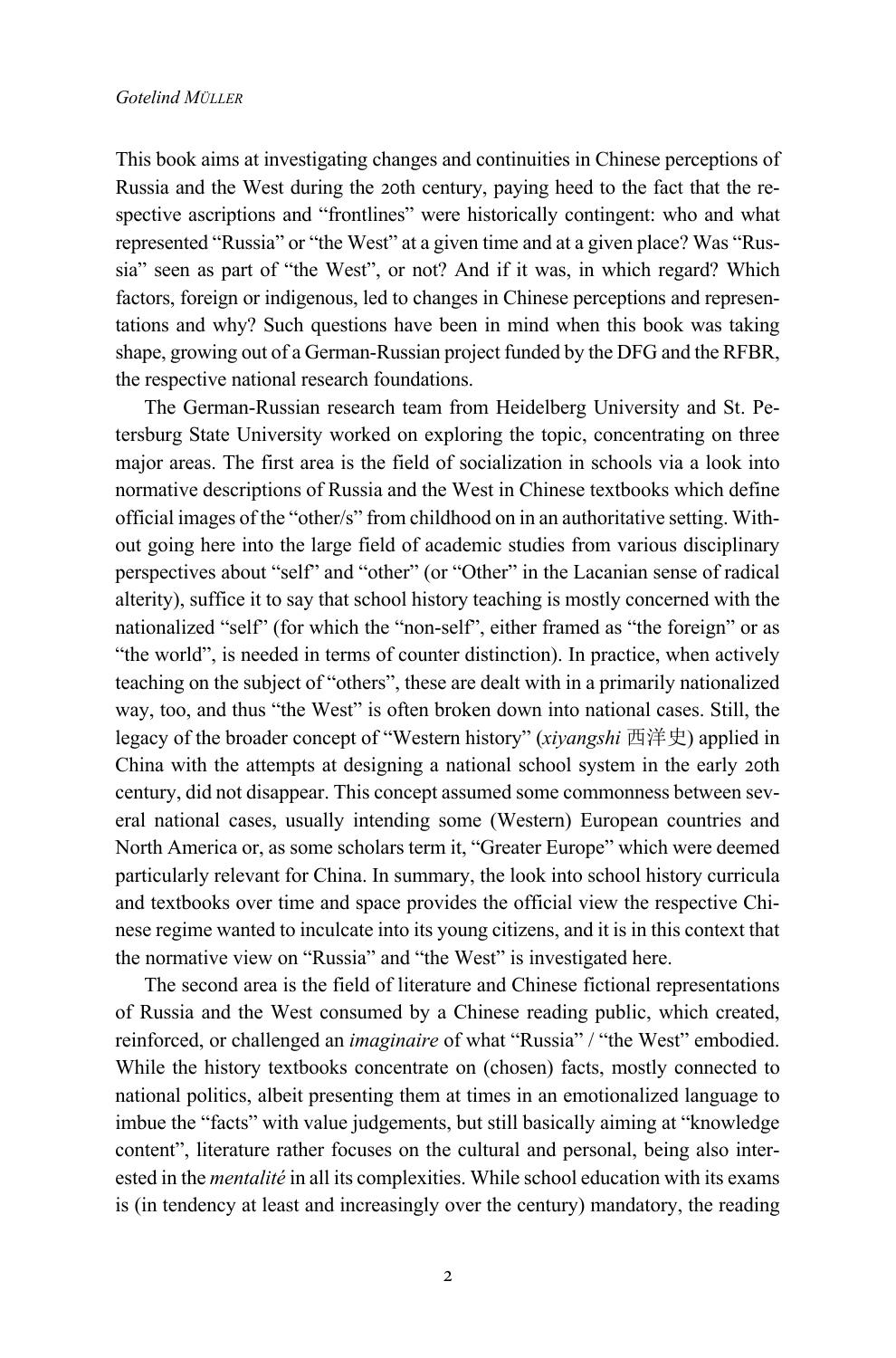of Russian / Western literary works in translation, or of Chinese creative works presenting their own images of foreigners, is usually situated in a leisure setting and also optional. While Chinese translations "cut a window through to Europe" (to take up the famous phrase of PUSHKIN  $(1799-1837)$  on Peter the Great's bronze horseman statue in St. Petersburg) and, mutatis mutandis, on Russia, Chinese authors well read in foreign literature at times also mirror the Chinese "self" by using Russian / Western "others" creatively as a device for Chinese introspection. In other words, the "self" and "other/s" intersect in the *imaginaire* in multiple ways in the field of literature.

The third and final area is the field of visual and material manifestations which define images of "others" in their own medial way and make them accessible also to a public far from purely discursive levels. While school education is something willed from above, and the consumption of literature usually a personal decision, visual and material manifestations, for example posters or architecture, also confront those who do not necessarily look for them actively, with representations of "the other/s" by simply being a publicly visible part in daily life. This level, thus, also leads to the broader field of societal practice. In the above threefold way, we move through the topic from discourse and imagination to the visual and tangible.

The chosen timeframe of the whole 20th century bridges important developments, i.e. from Tsarist Russia to the Soviet Union to post-Soviet Russia; the Chinese transition from imperial China to the Republic and finally the People's Republic (PRC) vis-à-vis the Chinese Republic on Taiwan (ROC); the two World Wars, the Cold War, its division of Europe and how this impacted upon the image of "the West"; the Sino-Soviet split, the end of the Cold War, and the new constellation in the world after 1989 with its effects on mainland China/Taiwan/Hong Kong/Macau. The focus on "Chinese" perceptions, in turn, intends not only mainland China in the 20th century but also (post-1945) Taiwan, Hong Kong, and Macau, i.e. what has often been termed "Greater China". These two choices in terms of spatial and temporal coverage were intended to lead to a fruitful and multifaceted research on how "Chinese" perceptions of "Russia" and "the West" (and what the latter precisely meant at which given time, where and for whom, and in how far Russia was conceived of as part of the latter or precisely not) shifted, and where possible continuities might be detected. To do this, a variety of media and societal target groups were to be considered. To enrich the "outsider" perspective of the German-Russian research team of Heidelberg University and St. Petersburg State University to which a further German scholar also contributed, Chinese colleagues from the PRC and Taiwan were integrated at a later stage as well, joining in the main conference in Heidelberg. This book, edited by the German side, is the outcome of the collective effort.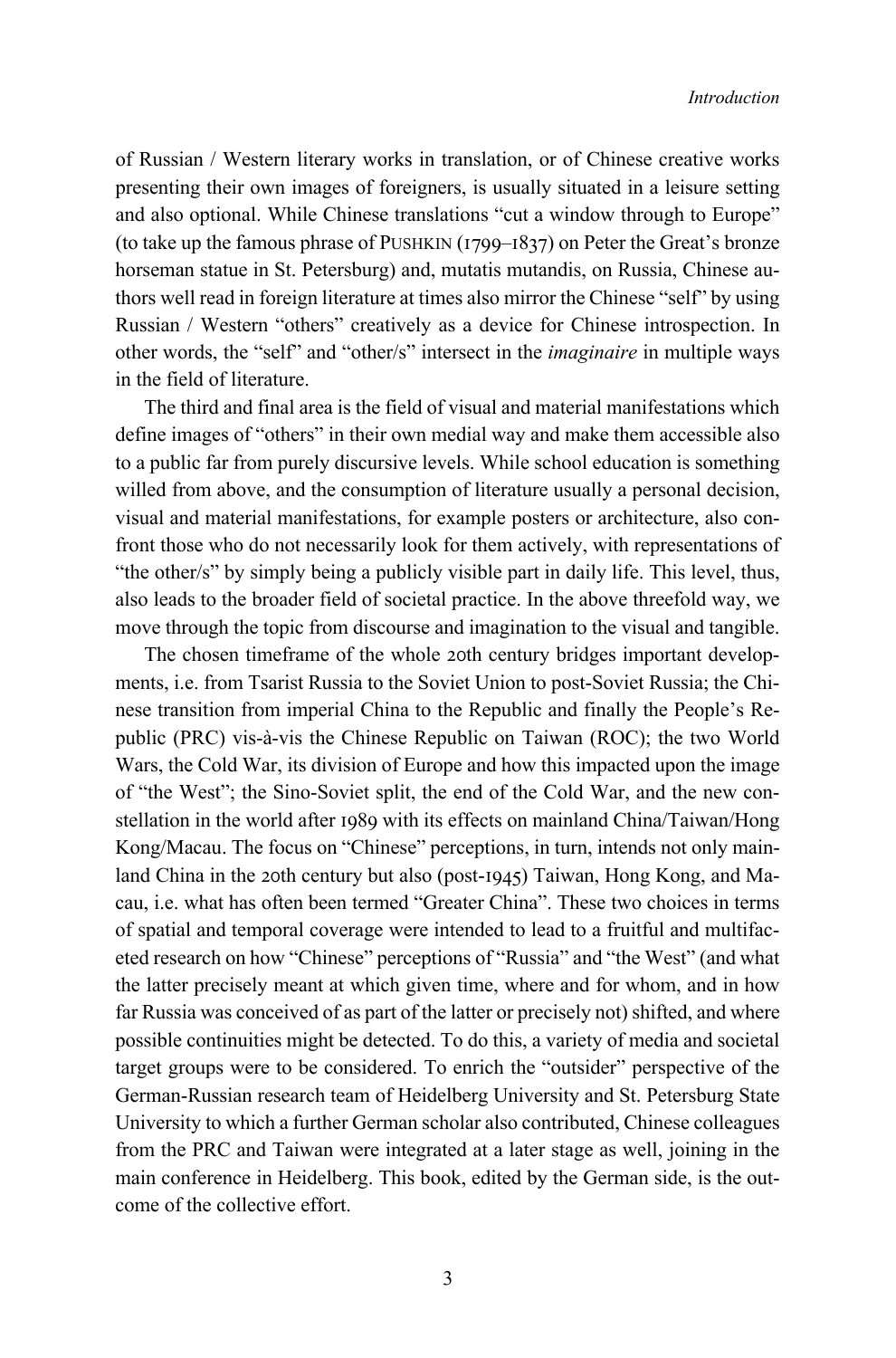In the views of "the West", but also in Russian self-perception, Russia has always been an ambivalent entity: either seen as "a part of Europe", or rather as different, i.e. "apart from Europe".<sup>1</sup> The issue is a longstanding debate. For example, viewing Russia from the outside, the famous German philosopher Gottfried Wilhelm LEIBNIZ (1646–1716) who met Peter the Great (1672–1725) several times in the early 18th century, expressed his hope for Russia, a positively understood "tabula" rasa", to serve as a "bridge" between Europe and China.<sup>2</sup> Some decades later the German scholar Johann Gottfried HERDER (1744–1803) claimed her to be geographically mainly in Asia, but with her "heart" still in Europe.<sup>3</sup> But even for those who unequivocally agreed to Russia's being "European", her "location" in the mental mapping of Europe remained to be ascertained. While she was seen by those posing as representatives of "Europe's heart" in discourse as a part of "Northern Europe" at first, she was slowly shifted to "Eastern Europe" during the first half of the 19th century. This configuration became problematic again in the late 20th century after the end of the Cold War when other parts of "Eastern Europe" tried to emancipate themselves from Russia (and, for example, repositioned themselves as Central or Middle Eastern European etc.).<sup>4</sup>

But even if Russia was acknowledged as a part of "Europe", this did not necessarily imply her being acknowledged as a part of "the West",<sup>5</sup> an entity in itself of a considerable malleability, historically, and ideologically.6 As one scholar put

<sup>1</sup> Cf. international relation scholar Vladimir BARANOVSKY's apt article title: "Russia: a part of Europe, or apart from Europe?". In: *International Affairs* vol. 76, no. 3 (July 2000), pp. 443–458.

<sup>2</sup> See Dieter GROH: *Rußland im Blick Europas: 300 Jahre historische Perspektiven* (Russia in Europe's view: 300 years of historical perspectives), Frankfurt/M.: Suhrkamp 1988, pp. 41–53.

<sup>3</sup> Johann Gottfried HERDER: *Andrastea* vol. 3, Leipzig: Johann Friedrich Hartknoch 1802, p. 76.

<sup>4</sup> For a succinct outline of the issue, see Manfred HILDERMEIER: "Osteuropa als Gegenstand vergleichender Geschichte" (Eastern Europe as a subject of comparative history). In: Gunilla BUDDE, Sebastian CONRAD, Oliver JANZ (eds.): *Transnationale Geschichte: Themen, Tendenzen und Theorien* (Transnational history: themes, tendencies and theories), Göttingen: Vandenhoeck & Ruprecht 2006, pp. 117–136.

<sup>5</sup> See Olga MALINOVA: "Russia and 'the West' in the 2000s: Redefining Russian Identity in Official Political Discourse". In: Ray TARAS (ed.): *Russia's Identity in International Relations: Images, Perceptions, Misperceptions*, London and New York: Routledge 2013, pp. 73–90, there p. 74.

<sup>6</sup> For a historical discussion, see Heinrich August WINKLER: *Geschichte des Westens: Von den Anfängen in der Antike bis zum 20. Jahrhundert* (History of the West: From the Beginnings in Antiquity through the 20th Century), Munich: C.H. Beck 2016 (1st ed. 2009). For an approach concentrating on the "ideological" side: Alastair BONNETT: *The Idea of the West: Culture, Politics and History*, Basingstoke: Palgrave Macmillan 2004. For a political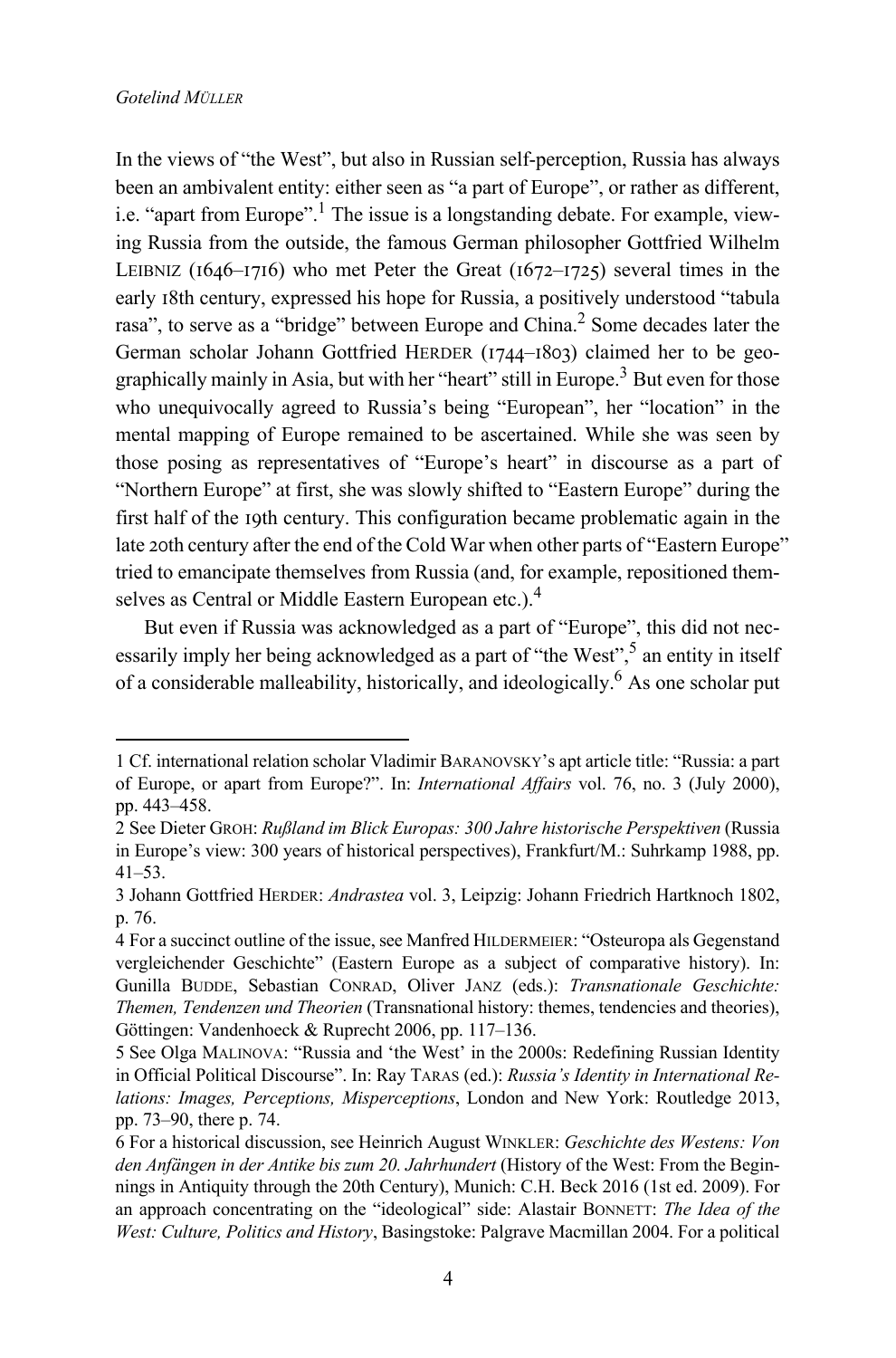it, "Europe" was less than "the West" and also more than it.<sup>7</sup> Even parts of Europe, which during Cold War times were clearly in the "Western" camp, had not seen themselves to be part of it earlier, notably (West) Germany whose "march to the West" was seen by some as her greatest achievement after WWII and the "Western-critical" Nazi era, <sup>8</sup> although Germany's self-distancing from "the West", perceived as mainly France and Britain and later also the U.S., was much older than the Nazis. "The West" as an ideological concept expanded enormously over time,<sup>9</sup> taking in large parts of the globe, but being constantly reconfigured by the various "uses" it was put to, $^{10}$  not only by those supposedly being part of "the West", but decidedly also by those seeing themselves as not being part of it.<sup>11</sup> Regarding Russia's belonging to "the West" or not, the ambivalence of non-Russians came in various forms: in a widespread "Western" perspective, the "Tartar beneath the surface" was "othering" Russians, $12$  referring to the Mongol invasion, while intermarrying courts in Europe suggested a commonness and familiarity, if only for the noble elites. Catherine the Great (1729–1796), for one, herself German by birth, defined Russia explicitly as a "European power", but considered it necessary nevertheless to convert from (Western) Protestantism to Eastern Orthodoxy for her own "Russification" to narrow the gap with the people she now governed.

In fact, Eastern Orthodoxy marked large parts of Eastern Europe off the "Latin" ones in the West in Christian contexts, namely after the ecclesiastic Great Schism of 1054 and even more so after the sack of Constantinople in 1204 by the "Latins" during the Fourth Crusade. Finally, the Ottoman conquest of Constantinople in  $1453$  led to the rise of Moscow in the orthodox world as the self-declared "Third" Rome". This famous claim formulated by Philotheus of Pskov  $(1465-1542)$  in 1510 referred back to the marriage of the Muscovite ruler Ivan III ( $1440-1505$ ) with the niece of the last Byzantine emperor in  $1472$ . It should be noted that the Russian

studies perspective, see Gunther HELLMANN and Benjamin HERBORTH (eds.): *Uses of the West: Security and the Politics of Order*, Cambridge: Cambridge University Press 2017.

<sup>7</sup> See Austrian historian Gerald STOURZH, cited in WINKLER: *Geschichte des Westens* (2016), p. 19.

<sup>8</sup> This has been voiced, among others, by Jürgen HABERMAS. However, also before the Nazi era, Germany located "the West" beyond her borders. Cf. again WINKLER: *Geschichte des Westens* (2016), pp. 17–18.

<sup>9</sup> See the "seven versions of the West" by LEWIS and WIGEN, reproduced in BONNETT: *The Idea of the West* (2004), pp. 9–10.

<sup>10</sup> Cf. HELLMANN/HERBORTH: *Uses of the West* (2017), p. 4.

<sup>11</sup> This point has been made very strongly by BONNETT: *The Idea of the West* (2004) with reference to "the West" in Soviet or different varieties of Asian eyes, both critical and favorable.

<sup>12</sup> The saying: "grattez le Russe et vous trouverez le Tartare" (scratch the Russian and you will find the Tartar) is usually attributed to Napoleon and became proverbial also in English.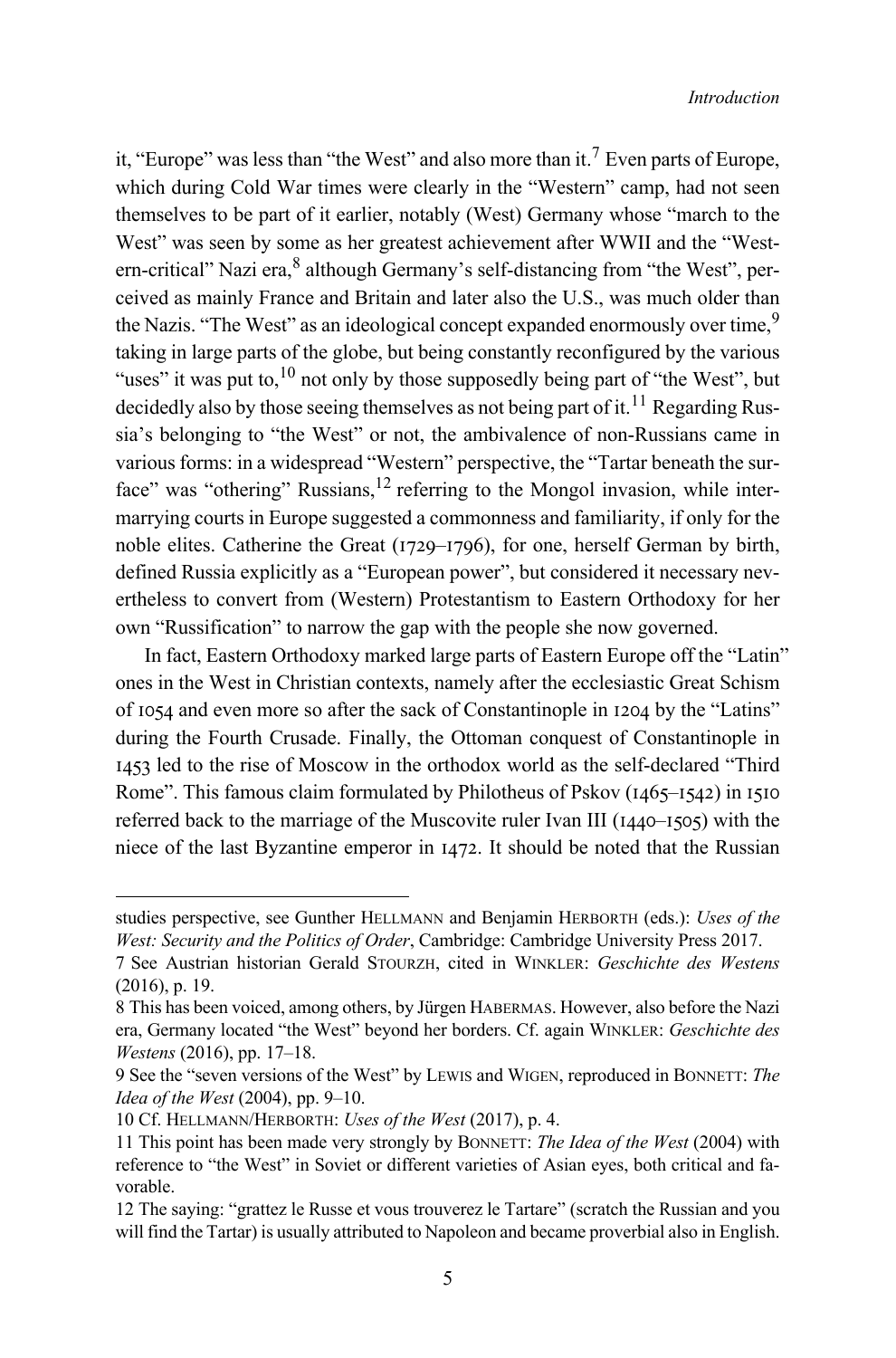self-identification at that time was rather framed in religious terms, i.e. as Christians, while "nationality" and "Russianness" became an issue only much later. In this regard, Russia remained clearly connected to "the West" via the common Christian faith, especially pronounced as long as the "common threat" of Islam was the key concern.<sup>13</sup> In other words, the issue at stake determined the configuration of entities.

Seen from Russia herself, she had a long history of arguing about her selfperception as part of "the West" or as decidedly different from it as well, searching for "the Russian soul", the Slavic heritage etc., or going for "Westernization" in the style of Peter the Great, culminating in the Slavophiles vs. Westernizers debates of the 19th century.<sup>14</sup> Some even saw Russia as a "third space",<sup>15</sup> being "Eurasian" in essence, no matter how that was defined in turn.16 And the fact that the Tsarist empire as well as the later Soviet Union covered not only ethnic Russians, but many ethnicities, throws into profile the additional problem of the category "Russian", in fact better reflected in Russian than in Western languages by the differentiation between the ethnic-linguistic *russkiĭ* and the civic *rossiĭskiĭ*. For example, the Ukraine or Belarus as "Little Russia" were a long-term part first of the Tsarist empire, and then of the Soviet Union, not to mention the problem of the Poles or the Baltic region. In addition, the Muslim central Asian and the Caucasian ethnicities differed in language, religion, and custom as much as those ethnicities living in Siberia and the Russian Far East. From the various ethnicities' perspective all over the Tsarist empire and later the Soviet Union, identity issues had always presented themselves quite differently than in the St. Petersburg / Moscow-based "Russian" dominant view, and became ever more critical with the end of the Soviet Union.

<sup>13</sup> For some of the "Western" perceptions of Russia, see Martin MALIA: *Russia Under Western Eyes: From the Bronze Horseman to the Lenin Mausoleum*, Cambridge/Mass.: Belknap 1999. See also Mark B. SMITH: *The Russia Anxiety: And How History Can Resolve It*, New York: Oxford University Press 2019, esp. chapter 6.

<sup>14</sup> For a more general overview of identity constructions in Russia, see Nicholas V. RIASA-NOVSKY: *Russian Identities: A Historical Survey*, New York and Oxford: Oxford University Press 2005. On various cultural aspects, see Simon FRANKLIN and Emma WIDDIS (eds.): *National Identity in Russian Culture: An Introduction*, Cambridge: Cambridge University Press 2004. The latter also point to the additional fact that much of "Russian discourses of identity have been formed in an implied dialogue with outsiders" (FRANKLIN/WILLIS p. 5), thus reconnecting Russian discourse with the one about Russia from "the West".

<sup>15</sup> Cf. the notion of "third space" of Homi BHABHA in his *The Location of Culture*, London et al.: Routledge 2004.

<sup>16</sup> This idea, proposed with some vigor in the early 1920s, became again fashionable after the end of the Soviet Union. Cf. RIASANOVSKY: *Russian Identities* (2005), pp. 234–235.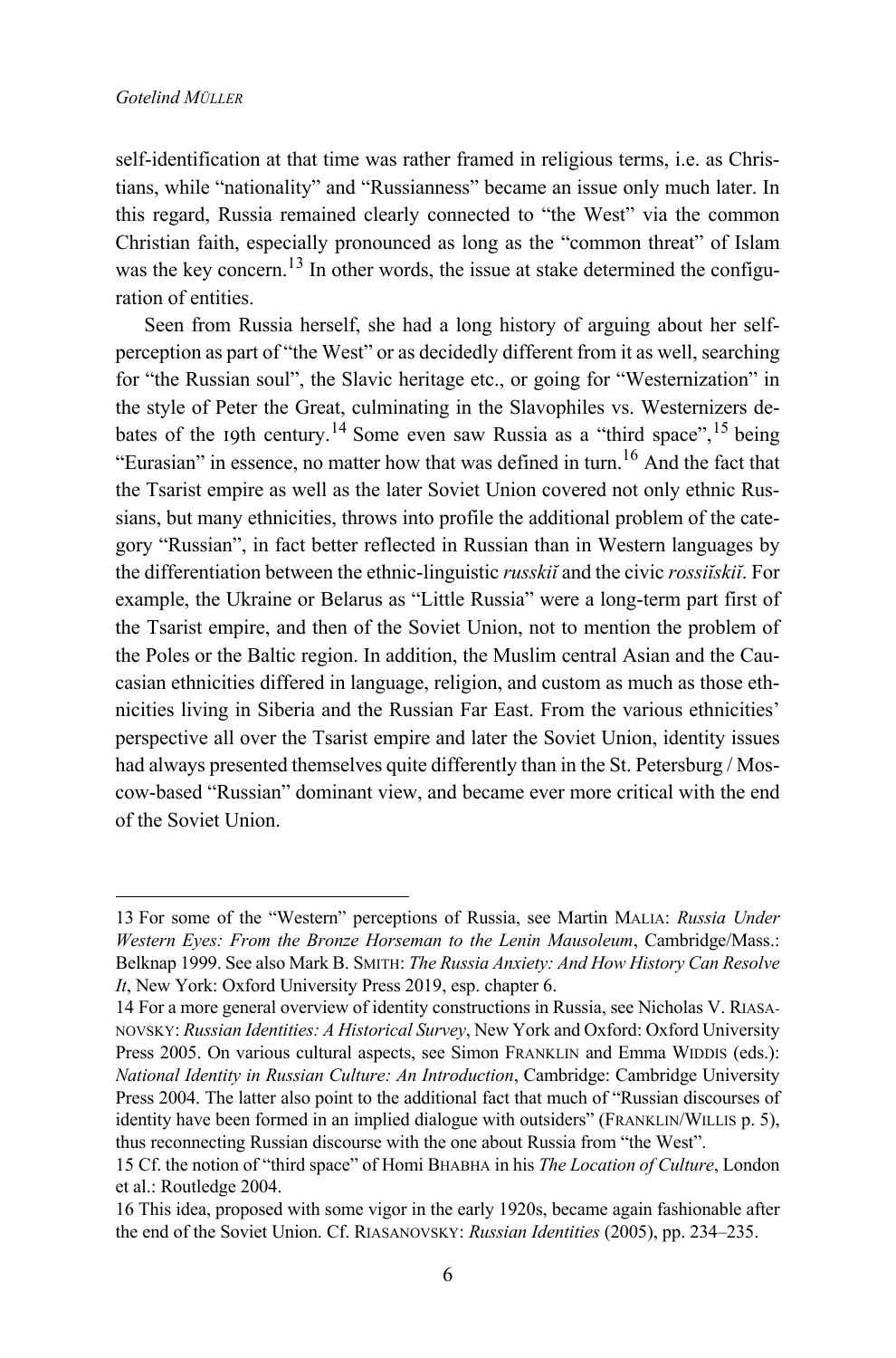While in "Western" somewhat condescending, and at the same time fearful, views, Russia was often seen as backward but in tendency aggressive (the "barbarian at the door"), in a widespread Russian self-perception, Russia was not inherently aggressive, but always only reacting to the treatment she received from "the West": cooperating when accepted and honored as part of the club, though with her distinct features; or staying aloof if not, only becoming more assertive when being (or perceiving herself to be) in a position of strength.<sup>17</sup> Here, the socio-psychological concept of the "significant other" impacting in decisive ways on a subject comes in. While "the West" was certainly not just some "other", but a "significant other" to Russia, this also worked vice versa,  $18$  namely since the 19th century when Russia played an increasingly important role in international politics, and even more so in the 20th century,<sup>19</sup> culminating in the systemic confrontation with the "capitalist West" by the creation of the first socialist-communist state in history, i.e. Soviet Russia. When the Soviet Union was falling apart, at first Russia and the West seemed to reintegrate, and "Europe" was reconfigured due to the end of the Cold War.<sup>20</sup> But soon this was followed again by a move toward renewed distinction and potential rivalry.

To China, both Russia and the West were "significant others" at various times, namely in the modern era, but before turning to China herself, one factor that cannot be left out of the picture is Japan. Although the rest of the pages will focus on *Chinese* perceptions of Russia and the West, Japan is often the elephant in the room, as since the late 19th century discourses and practices in China were largely influenced by the "Japan factor", albeit in various ways.

Japan herself had a complicated relationship with both Russia and "the West" as her own "significant others". Since Meiji times (1868–1912), Japan tried to associate with the "advanced West", using Tsarist Russia as a negative contrast, not the least out of rivalry, given the geographical vicinity and intersecting interests on the Asian continent. In Japan, this led to a perception and representation of

<sup>17</sup> Cf. the "three patterns of Russia's relation with the West" as proposed by Andrei P. TSYGANKOV: *Russia and the West from Alexander to Putin: Honor in International Relations*, Cambridge: Cambridge University Press 2012, chapter 1.

<sup>18</sup> Cf. Iver B. NEUMANN: *Uses of the Other: "The East" in European Identity Formation*, Minneapolis: University of Minnesota Press 1999, especially chapter 3 which is concerned with Russia as Europe's "other", though it was not the only "other" of Europe in history. Notably, NEUMANN does not consider East Asia here, but focuses on the Turkish-Ottoman and the Russian roles in "making Europe".

<sup>19</sup> For some foreign relations perspectives with a special focus on mutual perceptions, see the already referred-to edited volume by TARAS: *Russia's Identity in International Relations* (2013).

<sup>20</sup> Cf. GORBACHEV's idea of a "common European home" already in the late 1980s, and the 1990s' endeavors under YELTSIN (ELʹT͡SIN) to switch to "Western" economic methods.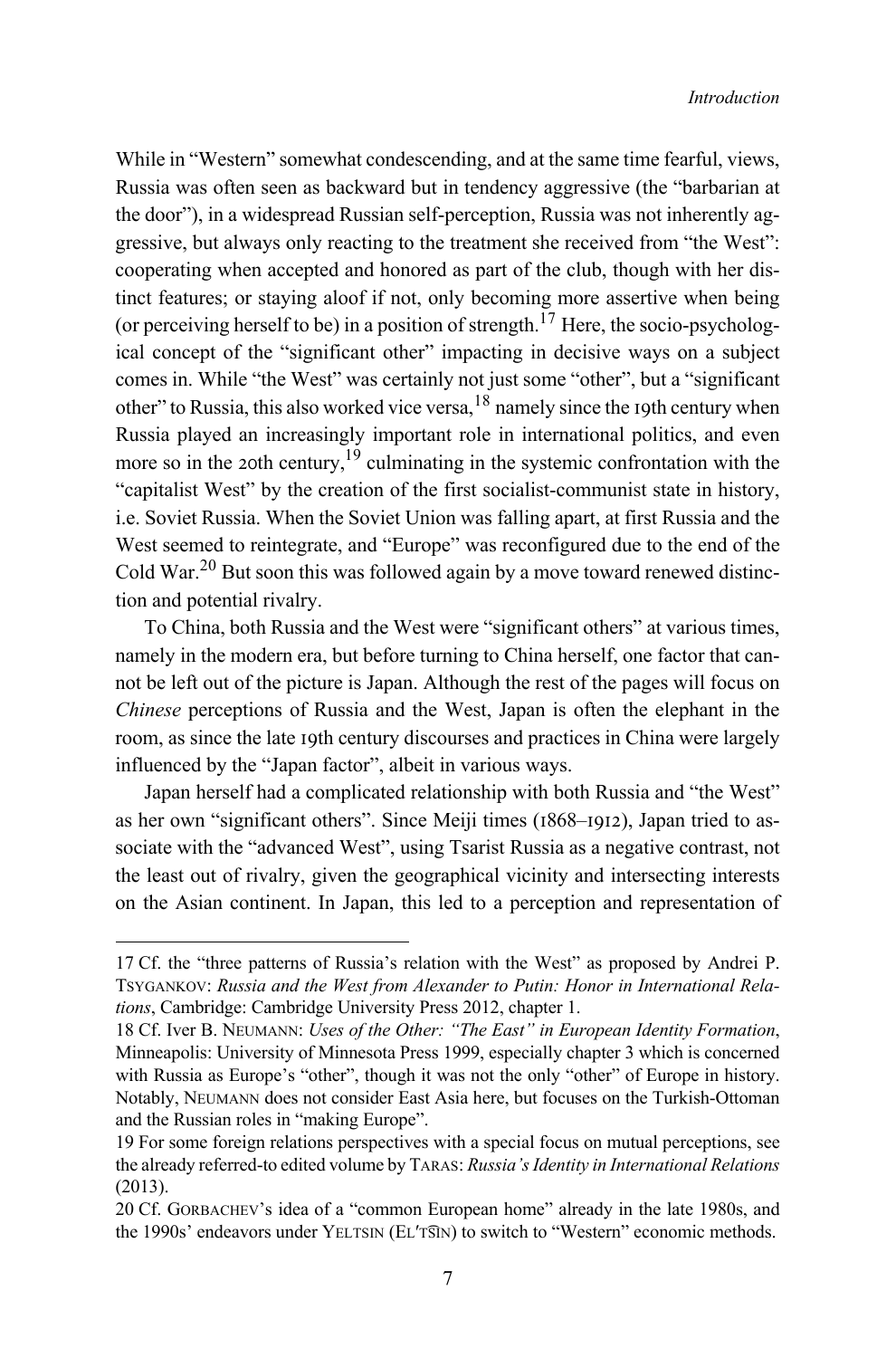Russia as the "barbaric Orient of the West",  $^{21}$  although this rhetoric was in itself basically derived from "Western" models, primarily Anglo-Saxon and secondarily German ones, and driven by Japan's ambition to join the "Western club" herself. With the regime change to the Soviet Union, Russia could no longer be conceptualized as "backward". But given the challenge and perceived threat posed by the Soviet Union and its new socioeconomic system, in Japan the negative evaluation simply shifted to a new form of Russian "otherness", while after WWII and during the Cold War Japan squarely (re)settled in the "Western" camp herself.<sup>22</sup> These developments had an at least intermediary reflection also in China, be it during the late 19th and early 20th century when many Japanese sources were used as information and reference by Chinese intellectuals, sometimes re-evaluating them according to their own interest, and sometimes also seeing Japan as a model in the sense of a "first step" for an Asian country toward "the West"; be it in Republican times ( $1912-1949$ ); be it in Manchuria where the Japanese were the real masters behind the Manchukuo regime (1932–1945); or be it in Taiwan when the latter was a Japanese colony  $(1895-1945)$ .

Although foreign policy or economic rivalry, security concerns, and geopolitical considerations certainly are decisive factors for the relations between countries, the cultural area, including mutual perceptions and representations, are no less patent and influential. Again taking Japan as an example, mutual images in Japan and Russia have proven a fertile ground in scholarship to explore bilateral relations in a broader perspective,  $2^3$  though "Russia" was taken here as a singular entity not further problematized via its relation to "the West".

Now turning to the Chinese side, perceptions of Russia's ambivalent position in Europe (part or not part) and in relation to "the West" oscillated over time as well.<sup>24</sup> While, for example, early world-historical representations in China's school textbooks saw Russia primarily as a, somewhat special, part of "the West", and the Christian element as discussed, for example, in literature marked Russia as an (if again somewhat special) part of "Europe" and "the West", too, in the

<sup>21</sup> See Ilya KHARIN: *After Nicholas: Self-Realization of the Japanese Orthodox Church, 1912*–*1956,* Gloucester: White Margin 2014, p. xiv.

<sup>22</sup> For more on the role of Russia as Japan's "other", see Alexander BUKH: *Japan's National Identity and Foreign Policy: Russia as Japan's "Other"*, London and New York: Routledge 2010.

<sup>23</sup> Yulia MIKHAILOVA and M. William STEELE (eds.): *Japan and Russia: Three Centuries of Mutual Images*, Folkestone: Global Oriental 2008.

<sup>24</sup> It might be briefly noted that in Chinese this understanding of "Europe" vs. "the West" in relation to Russia differed somewhat from the one in Russia herself as can be seen, for example, by the fact that the Russian "Westernizers" (*zapadniki*) of the 19th century are translated into Chinese in various ways, i.e. similarly as "Westernizers" (*xifang pai* 西方 派), but also as "West-European-izers" (*xi-Ou pai* 西欧派).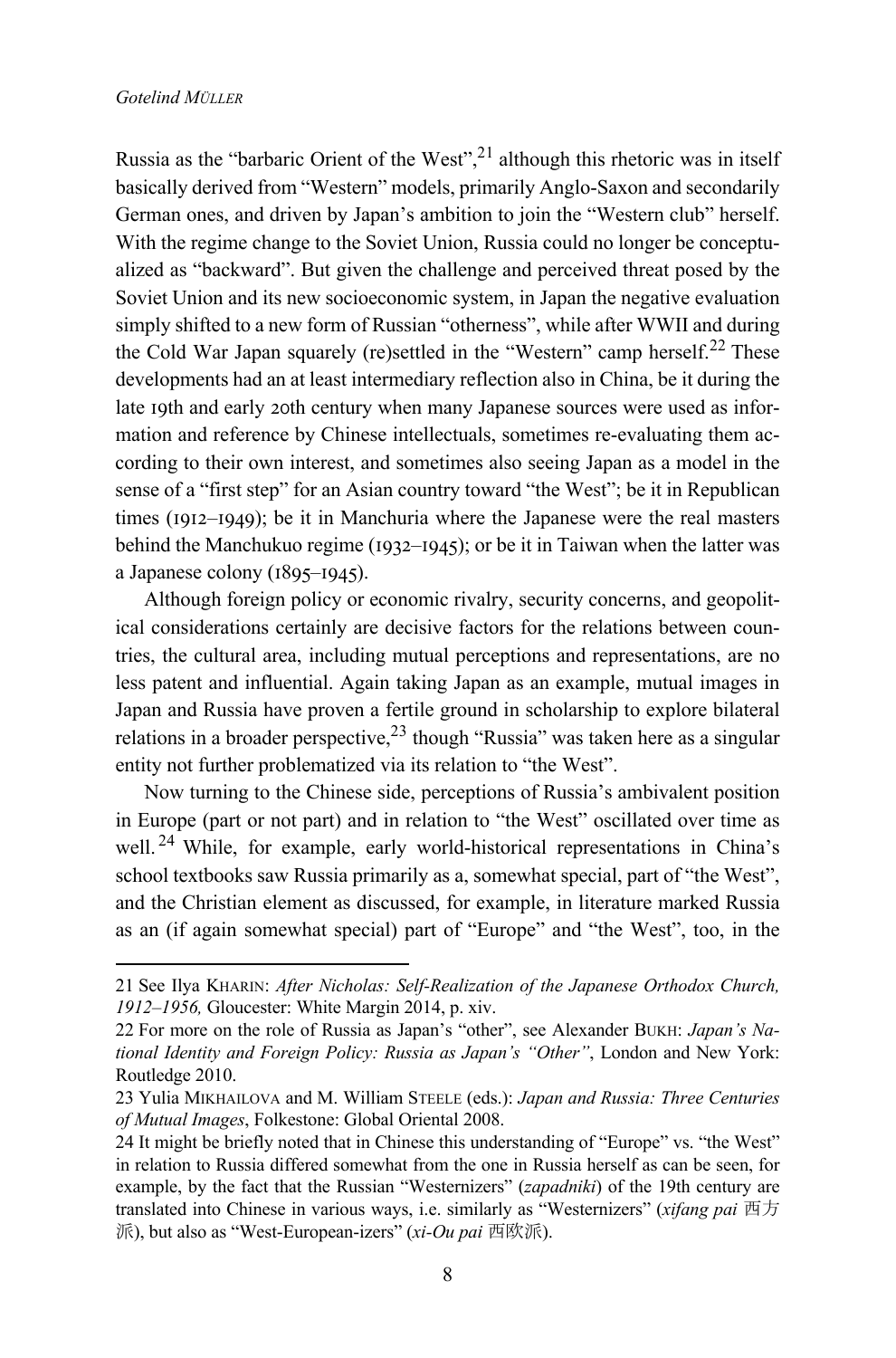sociopolitical area the "otherness" of Russia was usually highlighted. This could be defined via "Tsarist autocracy" or via the Soviet (no less authoritarian) system, while "the West" was understood in terms of the Anglo-Saxon "democracy model" (which, needless to say, was not historically representative of all of Europe over the 20th century).<sup>25</sup> In terms of economy, in turn, the notion of "the West" was connected to the concepts of free market and capitalism, which Russia / the Soviet Union did not subscribe to. This way of understanding was reflected accordingly in visual and material representations. For the conceptualization of "Russia" this made for a split image emerging during the 20th century. In tendency, while Tsarist Russia and later the "Whites" who often ended up in China after having lost the Civil War in Russia (1917–1922) were rather seen and represented as somehow "European", the Soviet Union and the "Reds" were perceived as clearly distinct and opposed to "the West". In consequence, also two "types" of Russians emerged. In terms of power politics, though, even the Soviet Union could appear in China as part of the Great Powers associated with "the West" (which at times also included Japan, as it does today, clearly far from any geographical meaning of the word). Thus, the "frontline" in between very much depended on the criterion chosen or the issue focused upon.

In terms of a diplomatic historical perspective, one often speaks of the "special" Russian-Chinese relations, <sup>26</sup> and in Chinese (and Russian) views of the "Western" colonial empires and supremacy aspirations, Russia seemed to stand out positively, at least for the earlier times when treaties were still concluded without "Western" "gunboat diplomacy". This figure of argument has gained some currency again in recent years in the context of improving Sino-Russian relations, although this view was never uncontroversial, even in China. As a result of the systemic change in Russia to the Soviet Union on the one hand, and the Chinese Communist revolution on the other subsequently, the "gap" between Russia and "the West" in Chinese perception was deepened significantly due to systemic competition (and "Europe" as a category became even more problematic due to the Cold War, dividing "Europe" roughly into two camps). On the other hand, the increasingly confrontational relationship of the PRC with the former "socialist brother" since the late  $I_950s$  and early  $I_960s$ , and the PRC's "foreign policy turnaround" in the early 1970s with a new rapprochement with the U.S. and its allies, along with growing integration into international organizations, quite naturally also had an

<sup>25</sup> One may, once again, recall the most outstanding case to the contrary of Nazi Germany, but also the many other dictatorial-authoritarian regimes extant in various European countries at different times during the 20th century.

<sup>26</sup> Critical to this: Sarah C.M. PAINE: *Imperial Rivals: China, Russia, and Their Disputed Frontier (1858*–*1924)*, Armonk: Sharpe 1996.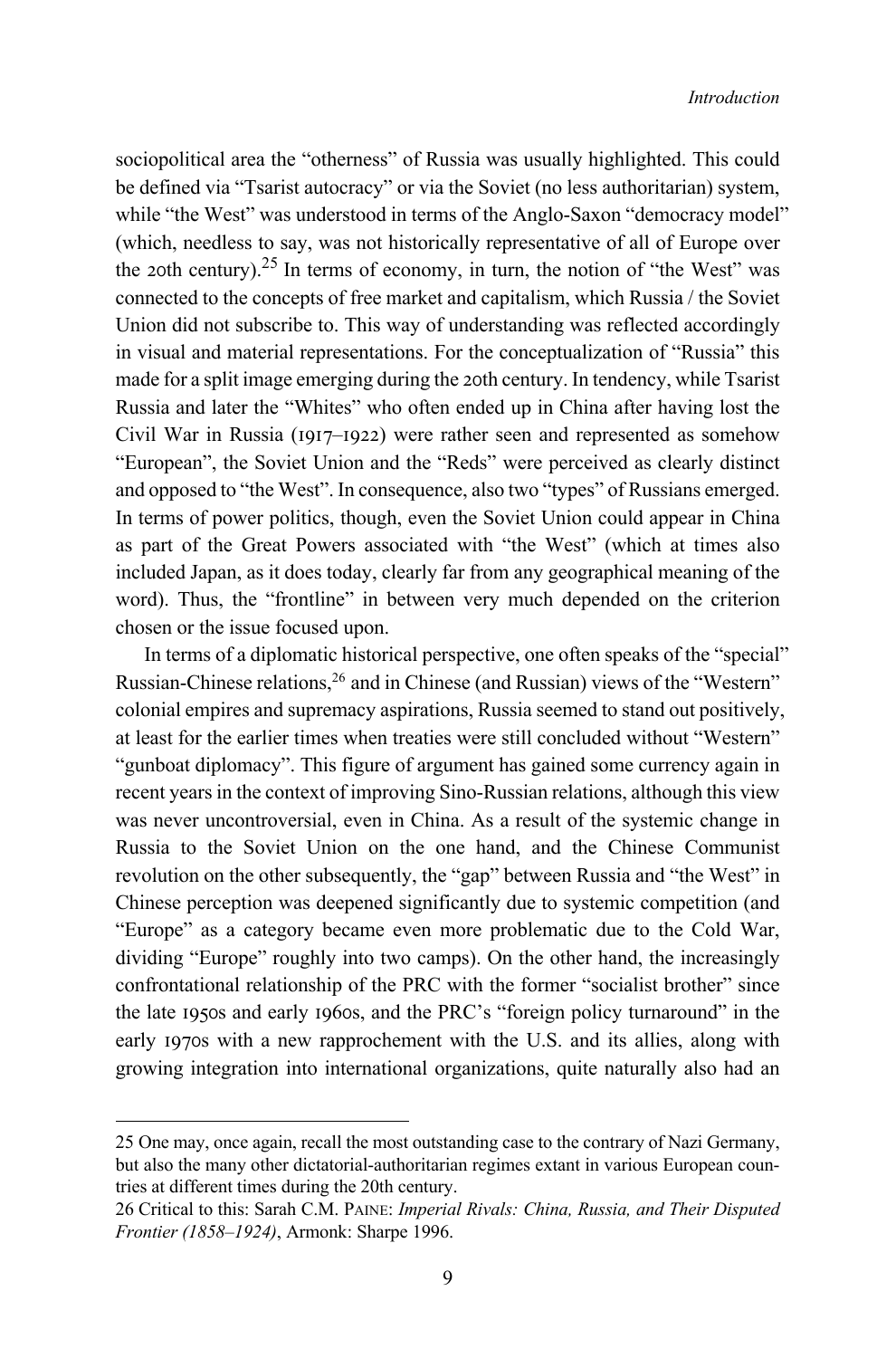effect on the Chinese perceptions, usually in opposite ways on both sides of the Taiwan Strait, of Russia / the Soviet Union, and "the West". After the end of the Soviet Union, in spite of several argumentative shifts in the PRC where this event and the changes throughout Eastern Europe were watched with great concern, the idea of a far-reaching difference between Russia and "the West" remained, albeit now in a slightly different form and with a reconfigured "Europe".

So far, research interest in Western and Russian scholarship has either concentrated on the China-Russia<sup>27</sup> or the China-"West" (mostly intending individual countries, mainly the U.S. and  $UK<sup>28</sup>$  relationship (which may also be due to the respective language competences required). This specialization on the study of either China-Russia or China-West calls for the still lacking combination of the two perspectives, and the question of changing "frontlines" breaks up those presumed fixed entities. In a sense, the contrary direction of inquiry has been taken by TREADGOLD once by looking into the reception of Western ideas in Russia and China comparatively, though here "the West" has been seen as one given entity moving through time, just "influencing" Russia and China in various "waves" in different intellectual forms.<sup>29</sup> The basic point of departure in this case seems to have been that both countries, Russia and China, had ended up, at the time TREADGOLD was writing, as the main (rivalling) representatives of the Communist "camp" during the Cold War, i.e. with an ideology which had its Marxist basis

<sup>27</sup> On Russia-China in general, see e.g. Aleksandr LUKIN (ed.): *Rossii͡a i Kitaĭ: chetyre veka vzaimodeĭstvii͡a: Istorii͡a, sovremennoe sostoi͡anie i perspektivy razvitii͡a rossiĭskokitaĭskikh otnosheniĭ* (Russia and China: 400 years of exchange: history, the present day, and the perspectives of development of Russian-Chinese relations), Moskva: Ves' Mir 2013; for the phase 1858–1924: PAINE: *Imperial Rivals* (1996); on the Soviet Union-China: as a documentary basis, see Heng-yü KUO and M. TITARENKO: *RKP(B), Komintern und die national-revolutionäre Bewegung in China: Dokumente, vol. 1* (The Comintern and the national-revolutionary movement in China: documents), Paderborn: Schöningh 1996; and Mechthild LEUTNER and M. TITARENKO: *KPdSU, Komintern und die national-revolutionäre Bewegung in China: Dokumente, vol. 2* (The Comintern and the national-revolutionary movement in China: documents), Paderborn: Schöningh 1998; for the early Cold War phase: Austin JERSILD: *The Sino-Soviet Alliance: An International History*, Chapel Hill: University of North Carolina Press 2014; and subsequently Lorenz M. LÜTHI: *The Sino-Soviet Split: Cold War in the Communist World*, Princeton and Oxford: Princeton University Press 2008.

<sup>28</sup> In this rather vast literature, see on China-U.S., e.g., Dong WANG: *The United States and China: A History From the Eighteenth Century to the Present*, Lanham: Rowman&Littlefield 2013. On China and Britain, see, e.g., Robert BICKERS and Jonathan J. HOWLETT (eds.): *Britain and China, 1840*–*1970: Empire, Finance, and War*, New York: Routledge 2016.

<sup>29</sup> Donald W. TREADGOLD: *The West in Russia and China: Religious and Secular Thought in Modern Times. Vol. I: Russia, 1472*–*1917; vol. II: China, 1582*–*1949*, Cambridge: At the University Press 1973. The spectrum covers Christianity to Marxism in content.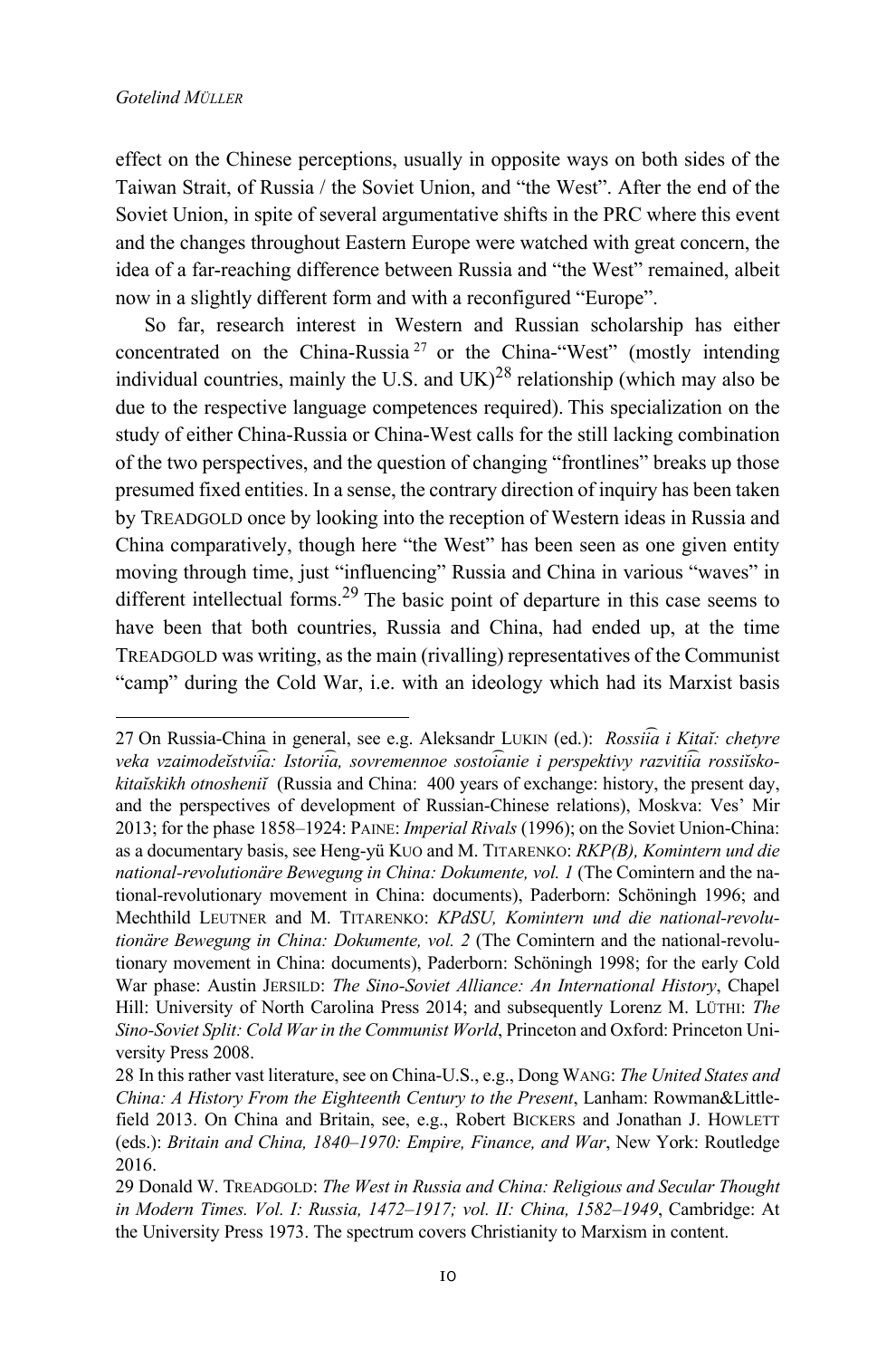originally in the West. This merited the question as to how this came about, and it foregrounded the logic that these two countries and cultures could and should be compared. In the present volume, though, the somewhat static view on set entities (if as such internally changing over time by intellectual "fashions", as TREADGOLD acknowledged in his approach) influencing other set entities is not the guiding principle, but rather the eye of the beholder is understood as the site where commonness and difference is perceived, creating entities. Thus, the question as to how something constructed as "the West" or as "Russia" / the Soviet Union was perceived, and where in Chinese eyes frontlines were or were not set between them and under which temporal, local, and further circumstances, are at stake.

Some of the individual aspects have most definitely been examined previously. Still, in addition to themes like diplomacy,  $30$  ideology transfer,  $31$  or translation questions,32 a focus on the images and perceptions as reflected in different Chinese media and societal groups during the course of this turbulent century aims at exploring new ways of ascertaining changes and continuities in those perceptions, and the shifting of boundaries in the respective attribution.

<sup>30</sup> For the early post-WWII down-turn of PRC-U.S. relations, see Simei QING: *From Allies*  to Enemies: Visions of Modernity, Identity, and U.S.-China Diplomacy, 1945–1960, Cambridge/Mass.: Harvard University Press 2007. On China's shifting alliances in the Cold War, see beyond the works cited above for Russia/Soviet Union-China: Zhihua SHEN and Danhui LI: *After leaning to one side: China and its Allies in the Cold War*, Washington: Woodrow Wilson Center 2011.

<sup>31</sup> See, e.g., several contributions in Thomas P. BERNSTEIN and Huayu LI (eds.): *China Learns From the Soviet Union, 1949–Present*, Lanham et al.: Lexington Books 2010, for Soviet Union-China.

<sup>32</sup> On the field of literature between Russia and China, see, e.g., Leonid CHERKASSKIĬ: *Russkai͡a literatura na Vostoke: Teorii͡a i praktika perevoda* (Russian Literature in the Orient: Theory and practice of translation), Мoskva: Nauka 1987; Mark GAMSA: *The Chinese Translation of Russian Literature*, Leiden: Brill 2008; and Mark GAMSA: *The Reading of Russian Literature in China: A Moral Example and a Manual for Practice*, London: Palgrave MacMillan 2010. On Chinese translations of Western literature and their interrelatedness with Chinese creative writing, see Shouhua QI: *Western Literature in China and the Translation of a Nation*, New York: Palgrave Macmillan 2012. More general on global translation processes with a focus on China: Lydia LIU: *Translingual Practice: Literature, National Culture, and Translated Modernity, China 1900 – 1937,* Stanford: Stanford U.P. 1995. On the translation of Marxist terminology: Wolfgang LIPPERT: *Entstehung und Funktion einiger chinesischer marxistischer Termini: der lexikalischbegriffliche Aspekt der Rezeption des Marxismus in Japan und China* (Formation and function of some Chinese Marxist terms: the lexical-terminological aspect of the reception of Marxism in Japan and China), Wiesbaden: Steiner 1979. On the Chinese reception of Western scientific terminology: Michael LACKNER et al. (eds.): *New Terms for New Ideas: Western Knowledge and Lexical Change in Late Imperial China,* Leiden: Brill 2001.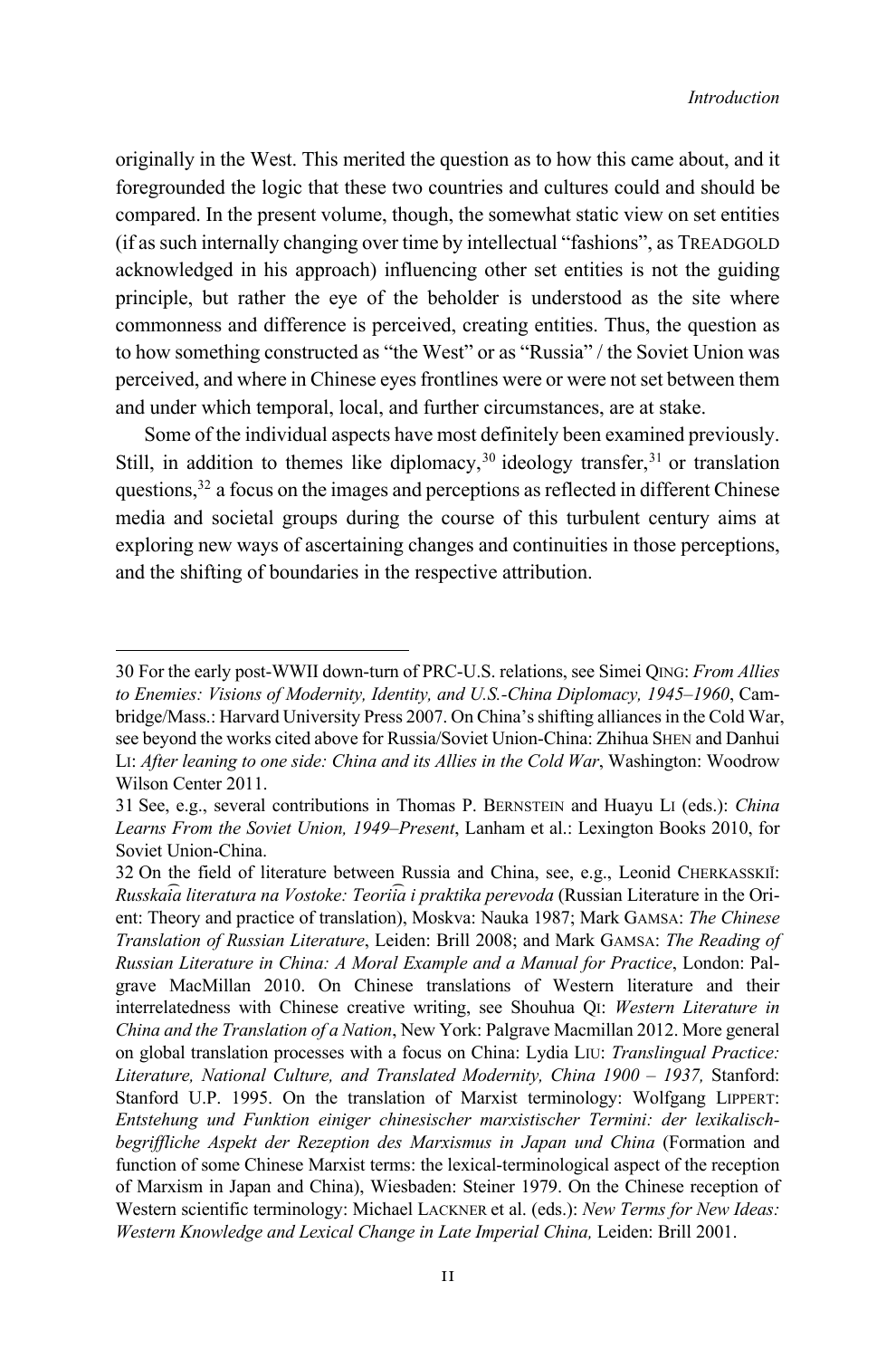While not only Western, but also Russian, views on China have been studied more thoroughly, Chinese views on Russia have only recently received more attention, 33 whereas the Chinese modern image of "the West" or "Westerners" as such remains rather understudied,  $34$  since this is usually broken down to country-specific detailed studies easier to grasp and less ambiguous.<sup>35</sup> Therefore, a study of the facets and variations of the Chinese image of Russia and "the West" (which for all the country-based specificities is still a commonly "used" concept, frequently referred to in ideological terms as well as in societal practice) in different contexts during the 20th century, pursued in international cooperation, should be a welcome addition to existing scholarship.

The concept of "perception" is deliberately chosen here, since it conceptually, albeit not necessarily temporally in some cases, precedes the formation of a fixed and coherent "image". In a most immediate sense, bodily perception via the senses is represented in the brain to form an image. In a more general sense, as used here, the concept of "perception" also allows for the consideration of historically powerful elements that have not condensed into a single "image" of "the

<sup>33</sup> Nikolaĭ SAMOĬLOV: *Rossii͡a i Kitaĭ v XVII – nachale XX veka: tendent͡sii, formy i stadii sot͡siokulʹturnogo vzaimodeĭstvii͡a* (Russia and China from the 17th through the early 20th century: tendencies, forms and phases of sociocultural interaction), Sankt-Peterburg: Izdatelʹskiĭ dom Sankt-Peterburgskogo gosudarstvennogo universiteta 2014; LI Suian 李随 安: *1949*–*2009 Zhongguo de Eluosi xingxiang 1949*–*2009* 中国的俄罗斯形象 1949–2009 (China's image of Russia, 1949–2009), Harbin: Heilongjiang jiaoyu chubanshe 2012; see also S. L. TIKHVINSKIĬ: *Vosprii͡atie v Kitae obraza Rossii* (The perception of the image of Russia in China), Moskva: Nauka 2008, for an overview.

<sup>34</sup> E.g., see part 1 in Hua MENG and Sukehiro HIRAKAWA (eds.): *Images of Westerners in Chinese and Japanese literature*, Amsterdam: Rodopi 2000; as well as Chinese "Occidentalism": Xiaomei CHEN: *Occidentalism: a Theory of Counter-Discourse in Post-Mao China*, New York: Oxford U.P. 1995; and, as a genealogy in a historical long-term perspective based on the shifting category "West" in the general sense of "west of China": Mingming WANG: *The West as the Other: a Genealogy of Chinese Occidentalism,* Hong Kong: The Chinese University Press 2014.

<sup>35</sup> For a bibliographical account of the Chinese image of Germany, see, e.g., Wolfgang BAUER et al.: *Das chinesische Deutschlandbild der Gegenwart: eine Bibliographie* (The contemporary Chinese image of Germany: a bibliography), Stuttgart: Steiner 1989–1992. For a recent publication on France, see the printed roundtable by Nicolas ROUSSEAUX et al.: *Images croisées France-Chine* (Crossed images France-China), Paris: Fondation Victor Segalen 2014; for the more political image of America, e.g. Carola MCGIFFERT (ed.): *Chinese Images of the United States*, Washington: CSIS Press 2005; Hong ZHANG: *America Perceived: The Making of Chinese Images of the United States, 1945*–*1953,* Westport: Greenwood Press 2002; David SHAMBAUGH: *Beautiful Imperialist: China Perceives America, 1972*–*1990,* Princeton: Princeton University Press 1991; or more culturally – via translated excerpts – David ARKUSH and Leo Ou-fan LEE (transl. and ed.): *Land without Ghosts: Chinese Impressions of America from the Mid-Nineteenth Century to the Present,* Berkeley: University of California Press 1989.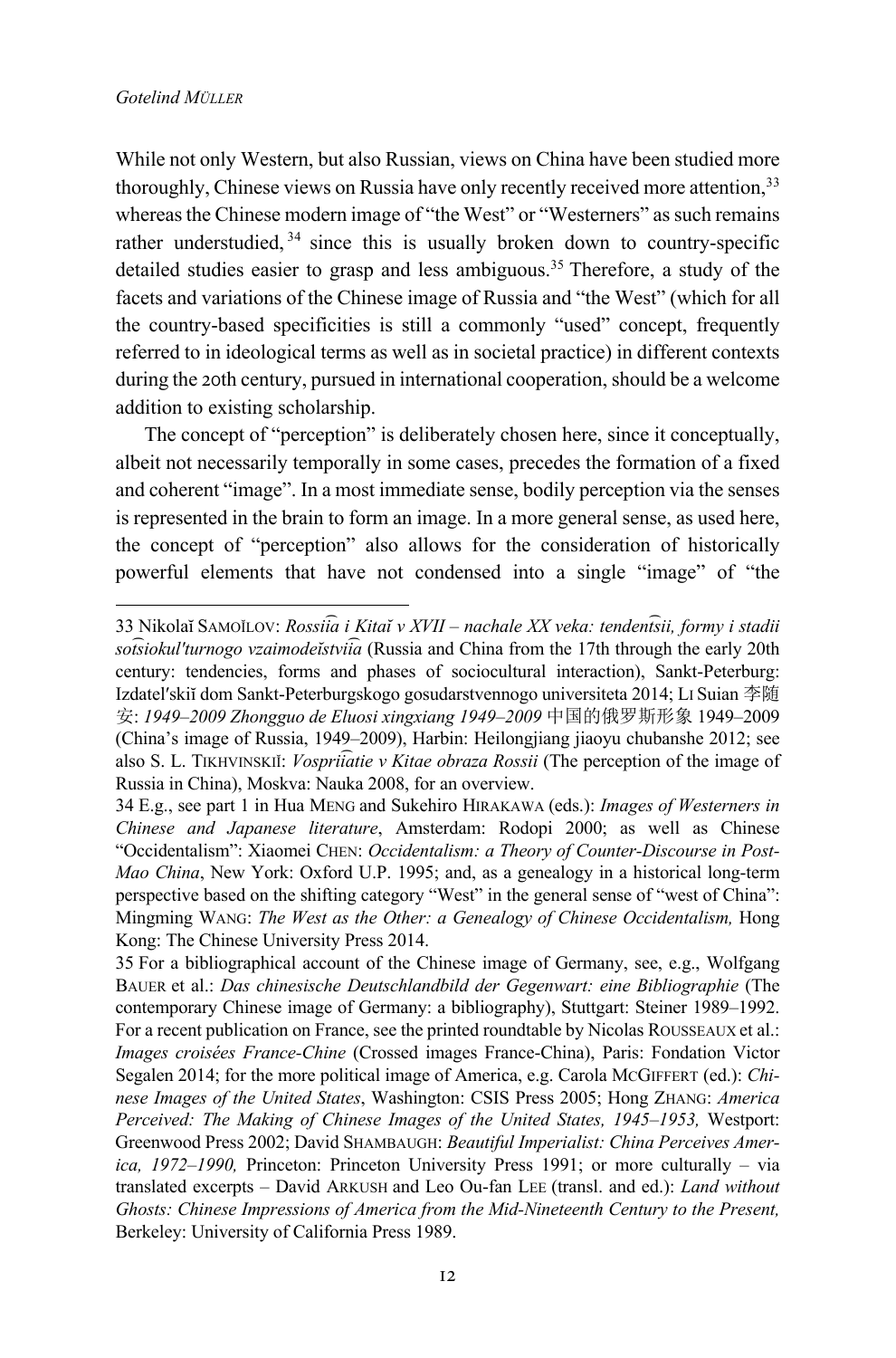Westerner" or "the Russian".<sup>36</sup> Rather, it is precisely through the consideration of the changing "frontlines" and historically contingent attributions that the numerous fractures in the constructions of the "other", which are always subject to genre and group-specific negotiation processes, should become visible. The notion of "representation", in turn, is used here when the focus is on the presentational side (which does not necessarily reproduce a social "image" only, but rather often attempts to form, or influence, social "images" in a targeted manner in the first place.) In this sense, conceptually, there is a need to distinguish between perception, image, and representation.

## Tour through the book

In the first part of the book, the normative views on Russia and the West, as defined by the Chinese state via curricula and spelled out in textbooks for transmission in school, are addressed. Starting with the late imperial and Republican times (DMITRENKO), it becomes evident that Russia and the West are treated somewhat differently between discussions embedded in the subject of "Chinese" or "national" history on the one hand, and in the context of "foreign" / "world" history (which, in fact, often made use of foreign textbooks for content, by this adding a further layer to the interpretation) on the other hand. In classes on "Chinese history" which focus on the relation of the "others" to China, a more critical view of the "others" prevails, while the positive achievements of these "others" are, rather, discussed in the context of "world history". A further distinction results from the period under review in a textbook chapter; while earlier historical periods are usually less emotionally charged, the 19th and early 20th century closer to the writing time and connected to the traumatic loss of international standing of the Chinese "self" are more sensitive to frame in an official narrative. While Tsarist Russia since Peter the Great is mostly depicted as "associated" (though "not equal") with "the West" in the sense of great power politics, in fact as the "worst" of aggressors and outstanding troublemaker, the subsequent Soviet Union comes up as a topic in school history only in the 1930s and is treated rather carefully. In the end, Russia is China's direct neighbor. "The West", though, remains ambivalent in evaluation,

<sup>36</sup> Such full-fledged national images and stereotypes as reflected in literature and their coming into being have been discussed, e.g., by Manfred BELLER and Joep LEERSSEN (eds.): *Imagology: the Cultural Construction and Literary Representation of National Characters; a Critical Survey*, Amsterdam and New York: Rodopi 2007.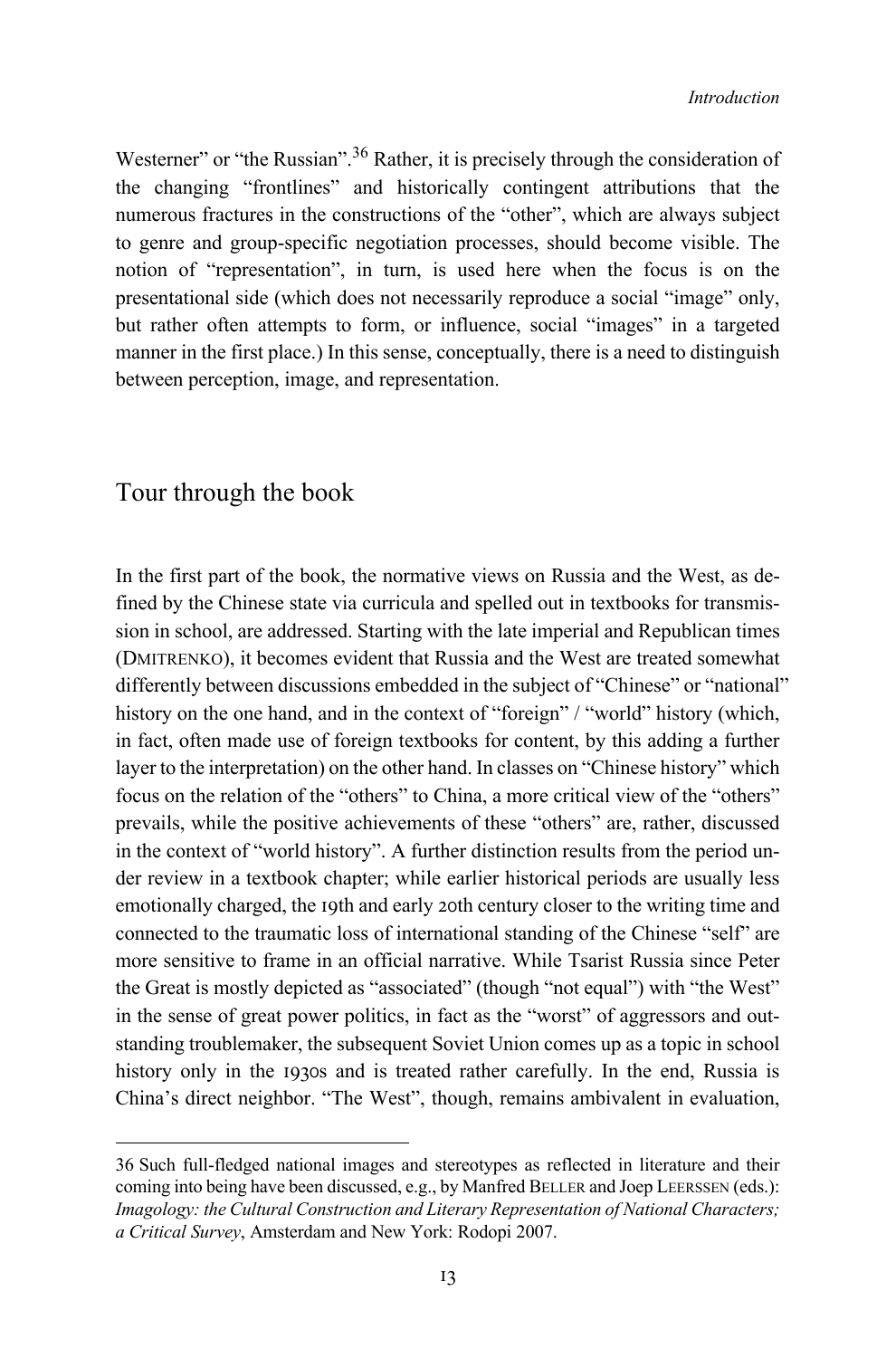acknowledging its contributions to "modernity" and thus figuring as a "model" for China, but on the other hand it is perceived as aggressive toward the rest of the world through its excessive colonialism, imperialism, and an exploitive capitalist system. It should be noted that the treatment in history classes through the first half of the 20th century rather restricts the discussion to politics and partly economy, while culture, for example, is barely touched upon, and religion, i.e. Christianity, is criticized as something opposed to "modernity". In terms of a historical approach, the "great men" view of the late imperial era is followed by a territorial preoccupation during Republican times, also visually expressed in the extensive use of maps. This bespeaks the increasingly nationalist political agenda of the Chinese government at the time, which also attempted to "prove" in the 1930s China's contribution to "world history", not only referring to important technical inventions, but even laying claims to the significant historical role of the "Chinese Mongols" and their one-time world empire. This way, the Chinese "self" was to reassert itself also internationally, at least for the eyes of the young generation at home, which was supposed to become more patriotic by studying the textbooks.

We then move into the post-WWII times with a more specific attention to the PRC and Taiwan and the respective views on Russia and the Soviet Union provided by official school history. In the PRC (YANG) the view on Russia was largely narrowed down to the history of the Soviet Union in terms of politics and economy, and the way this was, and is, treated also reveals much about the changing policies in the PRC at particular times. While the history of other countries was considered less important, the Soviet Union was perceived as the most "significant other" for the early PRC. Focusing on the portrayal of key topics like the October Revolution, Stalinism, WWII, but also the more "delicate" post-STALIN economic reforms of KHRUSHCHEV ( $1894-1971$ ) treated only more recently in school history, the shifts in political agendas in mainland China as reflected in curricula and textbooks from the 1950s to today become evident. The international context with the deterioration of Sino-Soviet relations as well as the foreign policy easing of relations with "the West" since the 1970s also impacted directly on textbook contents. The dissolution of the Soviet Union, finally, challenged the Chinese reading of Soviet history to provide explanations to pupils of what to learn from the Soviet "errors" to avoid a similar outcome at home, and to prove that the Chinese government had taken the right measures to develop socialism in a more successful direction. However, the "reappearance" since the 1990s of sovereign states formerly integrated in the Soviet Union implicitly reopened the sensitive question as to the legitimacy of rule over areas culturally distinct.

In the case of Taiwan (CHANG), the issue of legitimacy of rule is pertinent from the opposite side. Historically speaking, while the PRC textbooks, especially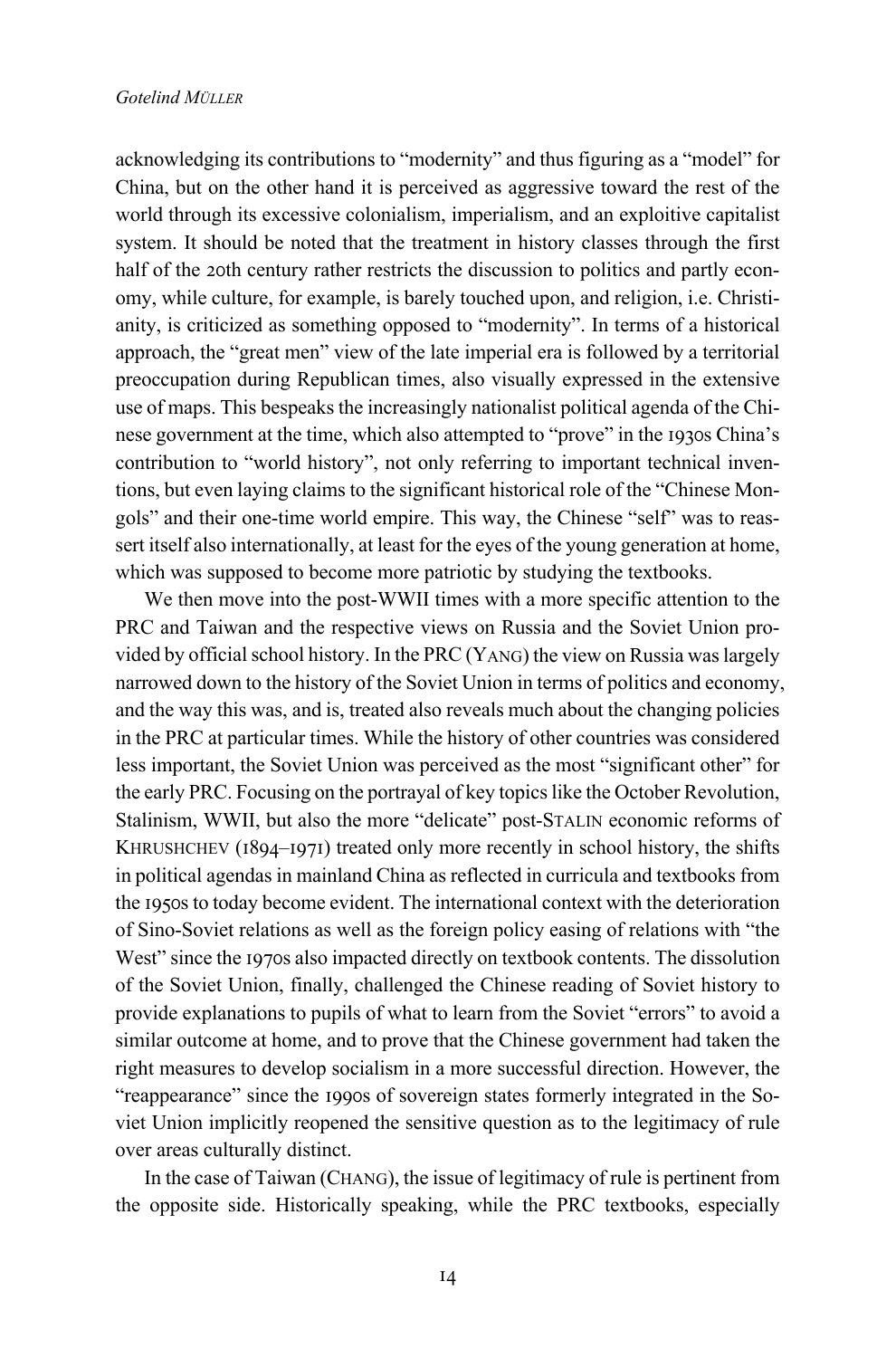during the 1950s, geared toward the Soviet Union, the ROC textbooks rather downplayed the topic of Russia, while Taiwan itself had hardly any "Russian connection". In fact, prior to the end of Japanese colonial rule in  $1945$ , very few Russians ever appeared on the island, and after the GMD (Guomindang 國民黨, National People's Party) took over, it simply exported its anti-Soviet stance from the mainland to Taiwan, always connected to its antagonism with the CCP (Chinese Communist Party), its main concern. Politically, though, the U.S. were the "significant other" of postwar Taiwan, and Europe an above all cultural entity. While GMD textbooks continued to reveal the Republican era preoccupation with Tsarist Russia's "aggression" toward China and the territorial gains this had implied, the Soviet Union was portrayed as a new form of "imperialism", and the CCP as lackeys of the Soviets. Only beginning with the split between the PRC and the Soviet Union, the anti-Soviet element was toned down in Taiwan, and after the end of the Soviet Union, the changed international setting, the newly started Russo-Taiwanese relations, as well as the democratization in Taiwan which impacted on the education system, too, allowed for a more relaxed treatment of "Russian" history. By interviews with Taiwanese teachers of two generations on the topic of teaching Russian history in Taiwanese schools, the chapter also provides a rare glimpse into the inner working of schooling regarding a topic largely new to teachers as well as pupils. It also makes clear that from the perspective of the pupils the teaching of history has to be seen in relationship to other subjects like geography, where knowledge about "others" is transmitted, too. Furthermore, it shows that shifts in the historiographical approach, like the present focus on transnational global history, also lead to new forms in history education content and teaching methods, for example moving beyond chronology to more project-based topic-focused ones, especially on the senior secondary level. Notably, such approaches have also been tested in PRC history education in the 2000s.

On the basis of these two specialized studies on the PRC's and Taiwan's dealing with Russian/Soviet history, we take a comparative look between both systems' dealing with Russia and the West in curricula and textbooks, at first for the period of the Cold War (MÜNNING). While both systems used history education as a tool to inculcate their respective ideologies, the PRC shifted decidedly more during the time, given the ups and downs in ideological orientation, whereas Taiwan under GMD rule remained largely in the trail set in Republican times on the mainland. On a general level, while the concept of "class" was central to the PRC up to the 1980s, GMD-Taiwan accentuated the concept of "nation". In Taiwan, the evaluation of both Tsarist Russia and the Soviet Union was equally negative, whereas the PRC clearly differentiated between the "aggressive" Tsarist Russia and the "best times" of the Soviet Union, intending the times under LENIN  $(1870-1924)$ 

 $15$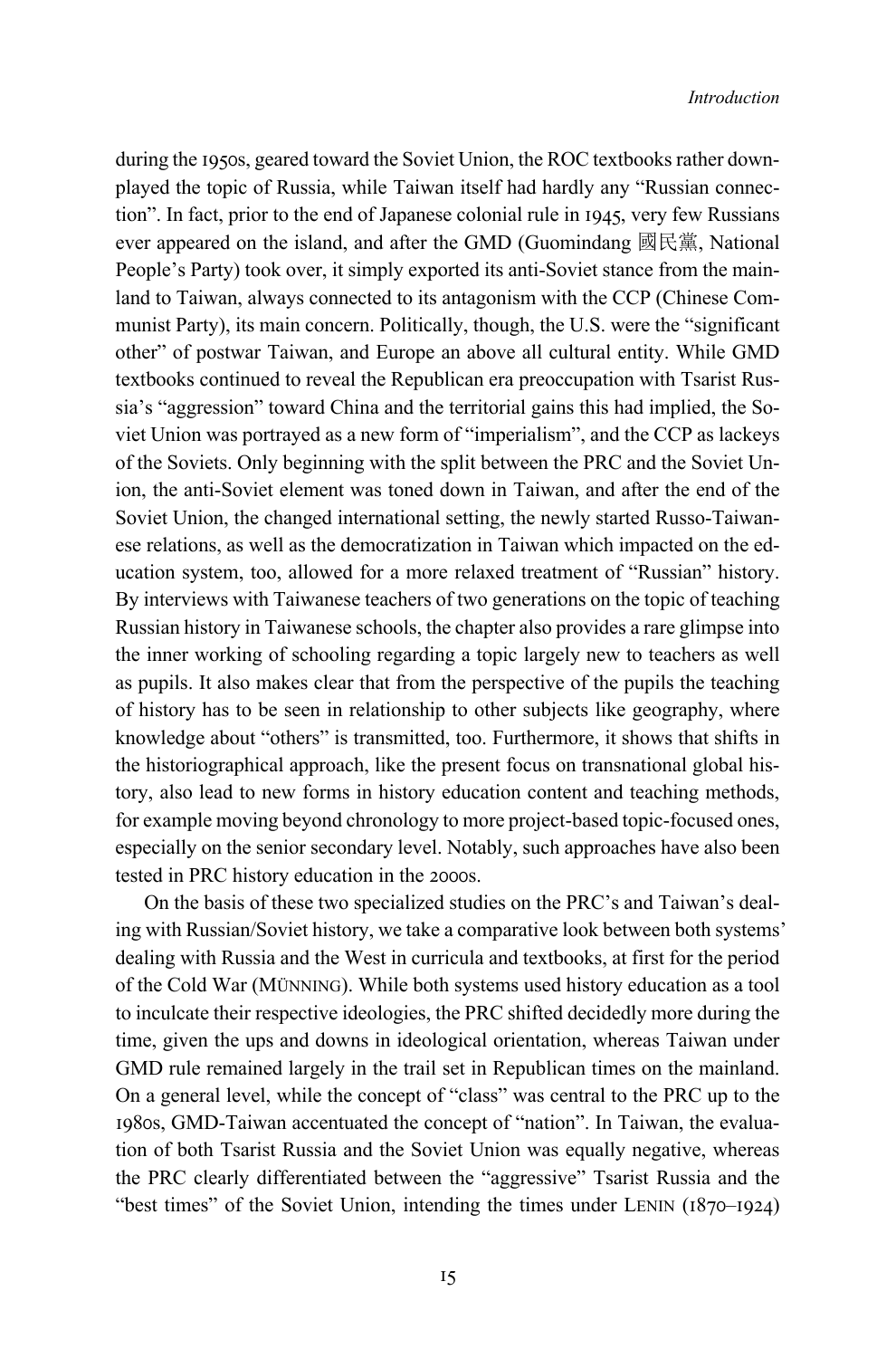and STALIN  $(1878/79-1953)$ . Conversely, the image of "the West" was much more positive in Taiwan, if acknowledging also the dark sides of imperialism and colonialism, whereas the PRC found much less of a "model" in this context and only carefully introduced some positive elements during the post-Cultural Revolution reform period. By focusing on some historical topics through the ages discussed in textbooks on both sides of the Taiwan Strait, the chapter presents the different outlooks on "world history" during the Cold War times in Taiwan and the PRC as presented to the pupils, thus forming their respective worldview, and the shifts visible therein. In general, though, while the West was "appropriated" in Taiwan, it was "deconstructed" in the PRC; and while Russia was "demonized" in GMD-Taiwan, the Soviet Union was "idolized" in the (early) PRC. In this setting, it is the perception of Russia that has undergone the greatest shifts, due to the political changes both in Russia and in the PRC or Taiwan, while "the West" has remained more stable in representation.

The final chapter (RYSAKOVA) in this part again links both Taiwan and the PRC, now for the most recent times, looking into the representation of Western countries and Russia in history textbooks and curricula since the Cold War. It shows how the newer trend of writing global history is made to serve as a tool for national identity construction via teaching. While in Taiwan, due to democratization, the curricula are an issue broadly and hotly debated throughout society where different points of view can be voiced, in the PRC the careful pluralization of the 1990s has been recently withdrawn in the name of a strengthened "patriotism". Here, the opposition to "others" outside the borders, i.e. moving beyond the earlier inter-party (GMD vs. CCP) rivalry, serves as a catalyst to improve societal cohesion (and rules out the divisive "class struggle" rhetoric of former times). The chapter also argues that in Taiwan, "Western" scholarship is taken up in the writing of "global history" by using the latter's inherent anti-Eurocentrism, namely by authors caring about a more "Taiwanese" approach, for their own agenda. This often includes also a distancing from mainland China by paralleling the latter with "equally external" Europe, and thus puts "China" in the category of "world history" distinct from the local Taiwanese one. In the PRC, in turn, "world history" is now proactively used to claim the Chinese point of view as the new "master narrative" on a global scale in the name of an international "balancing out" of the "right to speak". This also shows that school history is not only closely linked to larger historical debates, but even more so to foreign policy concerns. Historians at times try to find a way out by redesigning issues. The category of "the West", for example, is at times rephrased as "developed countries" on both sides of the Taiwan Strait, by this making "development" and "modernity" into the key criteria without localizing them geographically per se, but following different agendas respectively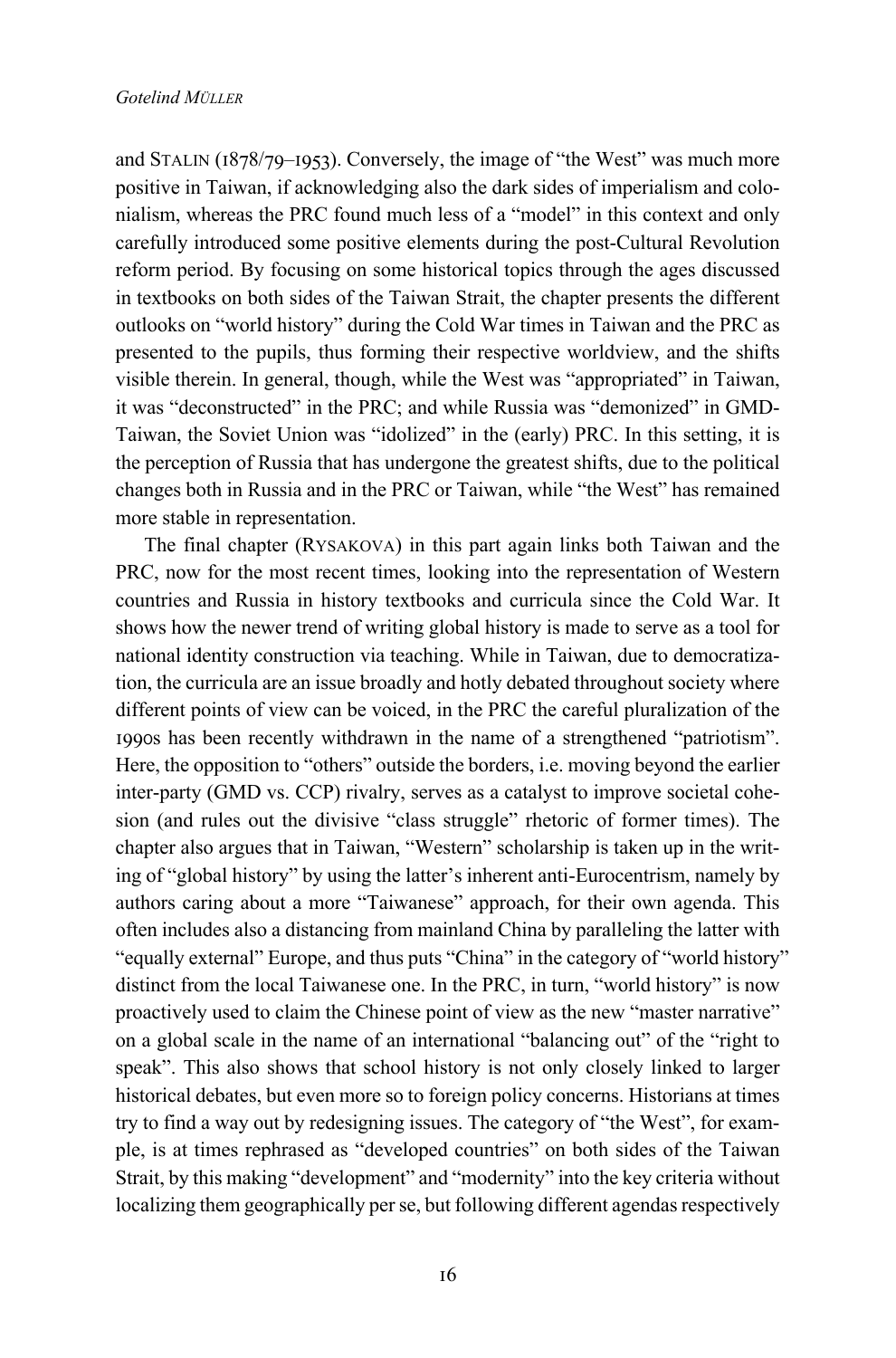nevertheless. Furthermore, due to Taiwan's contested identity construction and its precarious international standing, the topic of "modernity" has the advantage of being less controversial than the ever-problematic "nation" concept. A topical arrangement, especially experimented with on the senior secondary level in both Taiwan and the PRC and often in non-compulsory courses, also gives more leeway to teachers in treating topics with pupils harboring a special interest in history. In that context, the concept of "the West" is also more flexible, covering different geographical areas (i.e. of different modern nation states), depending on the subject and particular historical problems discussed.

The second part of this volume deals with literary images, discussing how fictionalized representations defined, enlivened, or problematized Russia and the West for the Chinese reading public. Taking the question of radical evil and its personified form in Western/Russian literature as a starting point, chapter  $6$ (VETROV) discusses the Chinese grappling with this concept at first glance alien to Chinese readers, which connects Russia and "the West" via Christianity, and via literary intertextual relations. Namely, the famous German drama *Faust* by GOETHE  $(1749-1832)$  centrally concerned with the question of man and evil personified in the figure of Mephistopheles, reverberates also in Russian literature, while Russian authors also develop their own approach to evil and cross-refer between each other. Russian literature, on the one hand strongly linked to Western literature but on the other also very distinct, thus provides a multi-layered case which is of particular interest to China. The preoccupation with the topic of radical evil points to a common ground of "European" literature and thinking, but differences also appear in the way this is applied. A critical potential of the concept of radical evil is developed in Russian literature in various ways. On the one hand, it may serve for distancing Orthodox "holy" Russia from the "West", when outstanding 19th century Russian writers of impact in 20th century China like GOGOL  $(GOGOL', 1809–1852)$  and (more controversially in Chinese 20th century eyes) DOSTOEVSKY (DOSTOEVSKII,  $182I-188I$ ) depict (elements of) "the West" as an incarnation of evil: be it modernity with its technical "progress" and secularization, be it the Enlightenment with its rationality, or be it Catholicism and the Pope. Even socialism, still nascent in the 19th century, is hinted at as one of these dangerous embodiments by DOSTOEVSKY. But the figure of personified evil can also be turned into a device to criticize the (realized) socialist Soviet system in Russia herself by positively positioning oneself vis-à-vis the "Western" tradition (and GOETHE's *Faust*) as in the case of 20th century Russian "dissident" writer BULGA-KOV (1891–1940), censured for many years in the Soviet Union and received in China only more recently. Interweaving "Western", Russian, and Chinese literature, literary theory, and literary studies along the lines of this topic of radical evil

 $I7$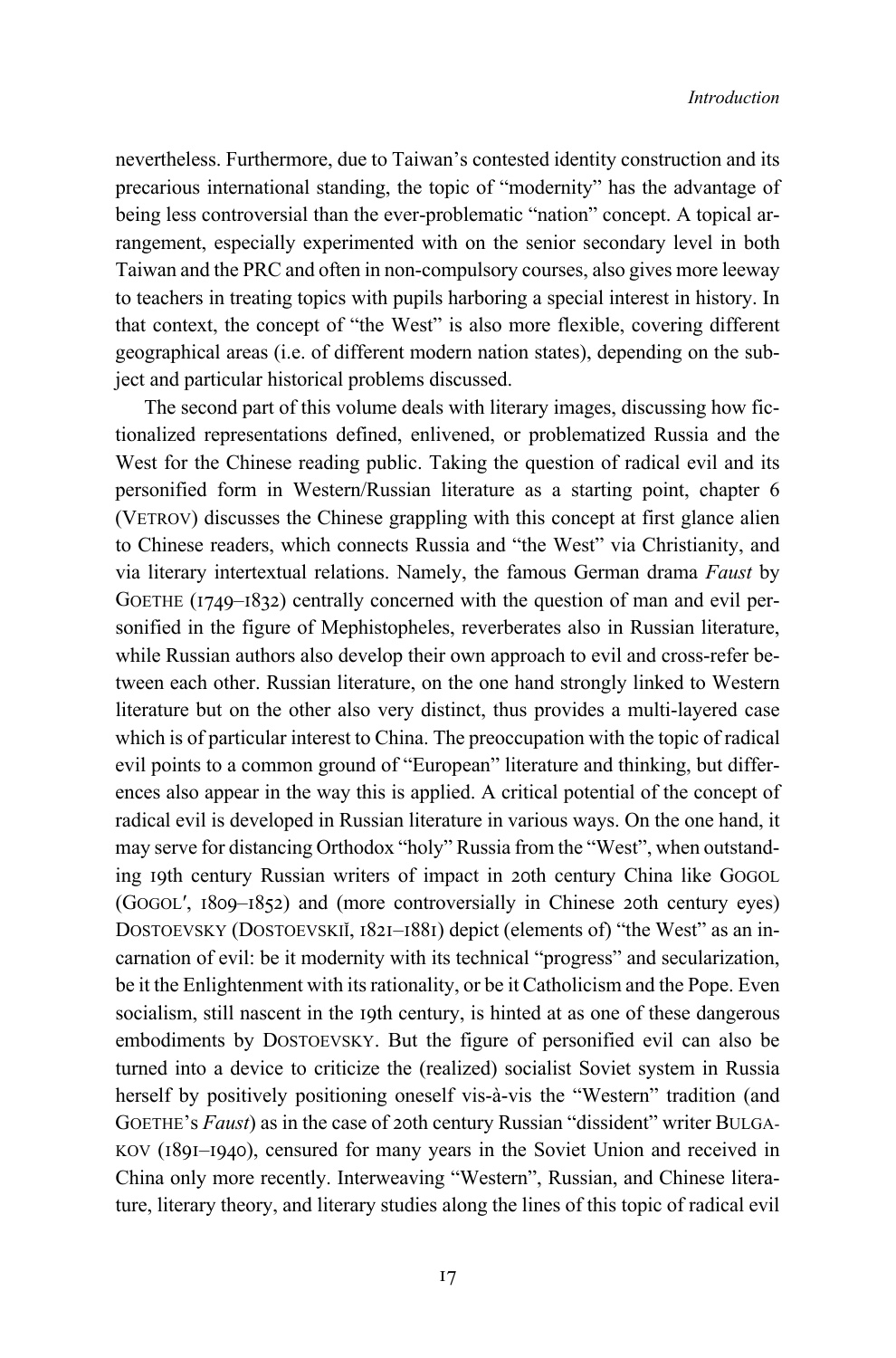and through various phases of the 20th century, the chapter traces the changing agendas in China as reflected in the discussions of personified evil in general, and in the context of several literary works, from GOETHE's *Faust*, over pertinent works of GOGOL and DOSTOEVSKY to BULGAKOV, in particular. The shifts in Chinese interpretation modes, while closely related to changing Chinese politics, are furthermore set in relation to Russian/Soviet scholarship which for years was seen as authoritative in the PRC. The discussion of foreign concepts in China often did not wait for longer translations becoming available, as can be typically seen earlier in the century with the ideologically charged times of the late 1910s and the 1920s. At the time, a presumably "Faustian spirit" was propagated to hail creativity and originality of man without need of any God above, while the "Satanic" developed a negative attractiveness as a destructive, but welcome, force to smash the old and obsolete as a necessary correlate. Evil, thus, appears foremost as a social issue, and the Devil as a justified rebel. But a closer look into the history of longer or full translations of the literary works of the named foreign authors into Chinese which centrally deal with personified evil, the main genre being novels, over the 20th century, also makes evident that translations (and choices of what to translate and when) are a subtle continuation of politics in many ways, too. While Chinese interpretative approaches significantly increased their psychological complexity over time, given the greater leeway to discuss "evil" beyond the social after the Cultural Revolution, the ethical-theological specific concern of *personified* evil remains largely marginalized or even neutralized, given the sensitive Christian dimension and the non-transcendental thrust of interpretation in China. However, some recent Chinese readings of the Russian "classics" venture into the religious background of the concept of evil more outspokenly, connecting it, notably though, with a self-assertive cultural identity position via-à-vis "the West", presumably mirrored in the Russian case.

The following chapter (CHEN) takes inspiration from FOUCAULT to zoom closer into the role of the consciousness of the dark and mad as a mode to deal with modern "Westernized" civilization by intertwining the Russian critical "response" to the latter of 19th century writer GOGOL with the famous Republicanera Chinese writer LU Xun 魯迅 ( $1881-1936$ ), a dedicated reader (and translator) of GOGOL. In this context, the chapter attempts to go beyond the conventional paradigm of "influence" of GOGOL on LU Xun by asking what might have induced LU Xun to pick up on this particular Russian writer in many ways so different in ideological outlook. Beyond the obvious literary referencing of GOGOL by LU Xun, most famously with the figure of the "madman" who writes a diary to expose the society he lives in (if with a decidedly different thrust of argument in the case of LU Xun who ends his story with a return of the "madman" to "normality"), the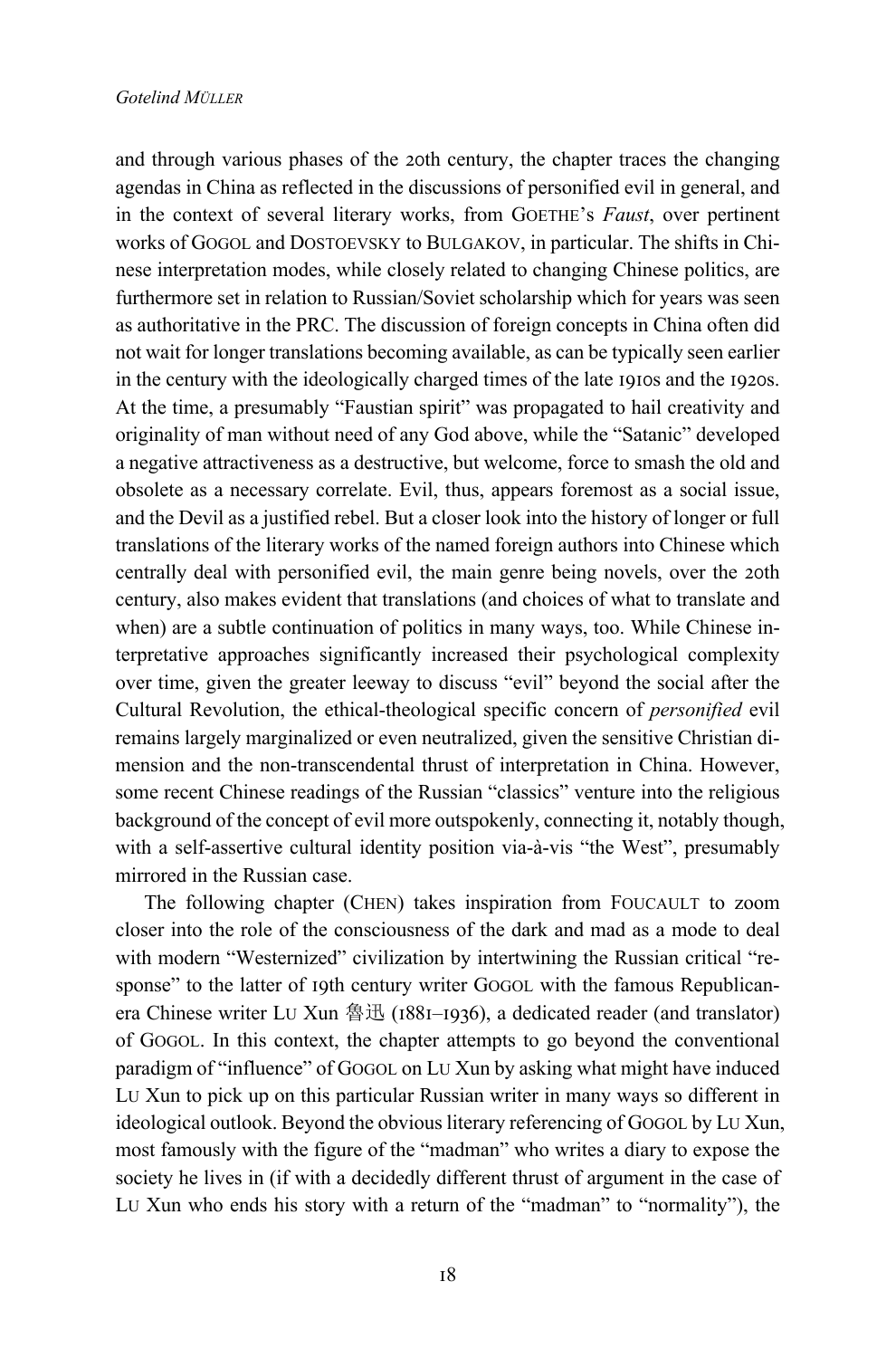Ukrainian-Russian GOGOL and the Chinese LU Xun have more things in common. Notably, they both reflect in parallel parts of the respective "self's" "little tradition" (Robert REDFIELD), GOGOL, himself from "Little Russia", more precisely the Ukraine, by referring repeatedly in his early works to Ukrainian folk tales told in the evening, brimming with demons, goblins, and other weird creatures, and LU Xun by referring to China's "little tradition" of tales of the strange and miraculous in popular literature. They therewith open up the respective indigenous marginalized realms of a consciousness of the dark and mad in a centralized, supposedly rational, and illuminated "Westernized", but alienating modern world; positioned between fear and laughter, tragedy and comedy. However, LU Xun, a man of the 20th century and certainly no defender of the ancient régime, mirrors the rationality and modernity associated with "the West" doubly, precisely by integrating the Slavophile satirist GOGOL. In his prose, while attacking Chinese traditionalism, his own bête noire, with "carnivalesque" (BAKHTIN) means à la GOGOL, LU Xun thus puts the "Russian" lens in between China and "the West", resulting in the blurring of a neat "self and other" division.

The next chapter (RODIONOV) considers more specifically the fictional representations of Russia by focusing on a genre with its own peculiarities: literary periodicals in China, which presented a view on foreign countries, mostly "Western" ones, but also addressing Russia, for a broader reading public in Republican times. The presentation modes included creative works, translations, and accompanying illustrations. By analyzing the range of representations in such a serial format with relatively shorter texts, the chapter focuses on the yet understudied side of the Nationalists to counter the usual preoccupation with the views of Chinese leftist writers on Soviet Russia. In these nationalist periodicals of 1930–1931, at the very high time of GMD-CCP animosity after the bloody end of the First United Front in 1927, and subsequent to the 1929 military clashes with the Soviet Union over the Chinese Eastern Railway in Manchuria, it becomes obvious that the sensitive topic of Russia was of considerable concern to the GMD no less. While the periodicals were designed to advertise nationalism in a literary format by the GMD-affiliated writers to counter the proletarian literature movement driven by the leftists, the strong link between literature and nation-building as perceived by them, for example, in Western Europe, extended also to Russia. In fact, a split image of "Russians" evolved in these periodicals between the "dangerous Reds" and the (often poor and émigré) "Whites", seen on the streets of Shanghai, where the periodicals were published. Furthermore, the service of some "White" Russians in the GMD military also allowed for a personal contact of some of the GMD writers reflected in literary pieces, which moved the image of "Russians" beyond the exclusive "Soviet" definition. While the Soviets were predictably depicted very negatively in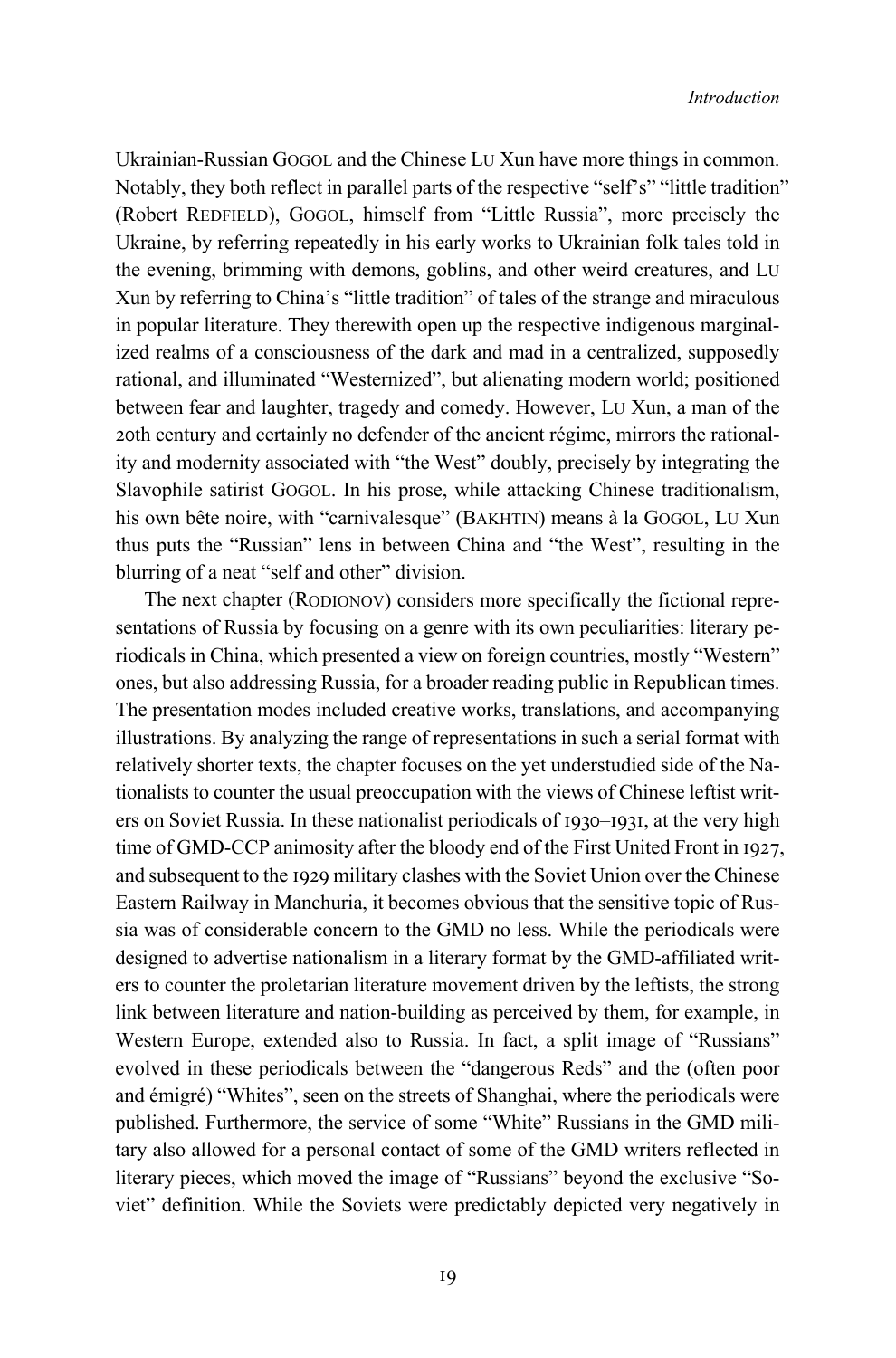the periodicals, partly based on personal experience by some GMD writers who had been held captive by the Soviets in the wake of the 1929 crisis, the "other Russians" were at times presented in a way to solicit sympathy from the Chinese readers for their difficult émigré status, longing to go back to "their" homeland. Furthermore, by reference to the Russian "peasant poets" who were supposed to stand for Russia's true "national spirit", an image of "another Russia" than the one embodied in the Communist Soviet Union was evoked, thus challenging the leftist monopoly on representations of "Russia" and suggesting that the Soviet Union was a deplorable aberration in the history of the Russian nation.

The final contribution in this part, chapter 9 (MONSCHEIN), presents a very different Chinese view on Soviet Russia in a later period. Here the focus is on recent mainland Chinese literature, mainly through the lens of the author WANG Meng  $\pm \frac{2}{3}$  (\*1934) who embodies an intersection of the national and the private as a CCP member and former Minister of Culture of the PRC, but writing as an author about private memories as well. These bespeak his own strong emotional attachment to things Soviet and represent, to some degree, a generation growing up in the 1950s, developing a "romantic" relationship with the Soviet Union, and then having to live through the Sino-Soviet split and all that came thereafter as a kind of harsh, but sobering coming-of-age. By this, he stands for a generation mourning its lost ideals, but also reminding present-day PRC society of this part of its own history by now largely relegated to the "subconscious". Therefore, the chapter argues, his literary "memorial" to the Soviet Union, published fifteen years after the latter's end, is a very conscious choice and goes well beyond a simple nostalgia. WANG's writings furthermore demonstrate the decisive role of intangible Soviet-Russian heritage, not the least manifested in literature and film but also songs and music, which created and sustained this lasting emotional attachment of a whole generation of mainland Chinese, even if not necessarily knowledgeable in the Russian language. While film and literature were received in translation, music did not need any "translation" for speaking "to the heart". However, the music and songs WANG refers to in his semiautobiographical writings are of themselves interlaced with Western cultural modes as well (for example TCHAIKOVSKY's (CHAĬKOVSKIĬ) *Capriccio Italien*, integrating Italian street music motifs), and at the same time with traditional Russian (including "Little Russian") popular culture. This interwoven texture links "Russia", "the West", and China, literature and music, memory and desire, the political and the personal, the "self" and the "other(s)" in a free and playful way comparable to the literary-musical form of a *Capriccio* to commemorate the Soviet Union, and China's (and WANG's) own past at the same time. This "realm of memory", though, is by the author supposed to inform but not block any new turn life in China is going to take. But it claims, against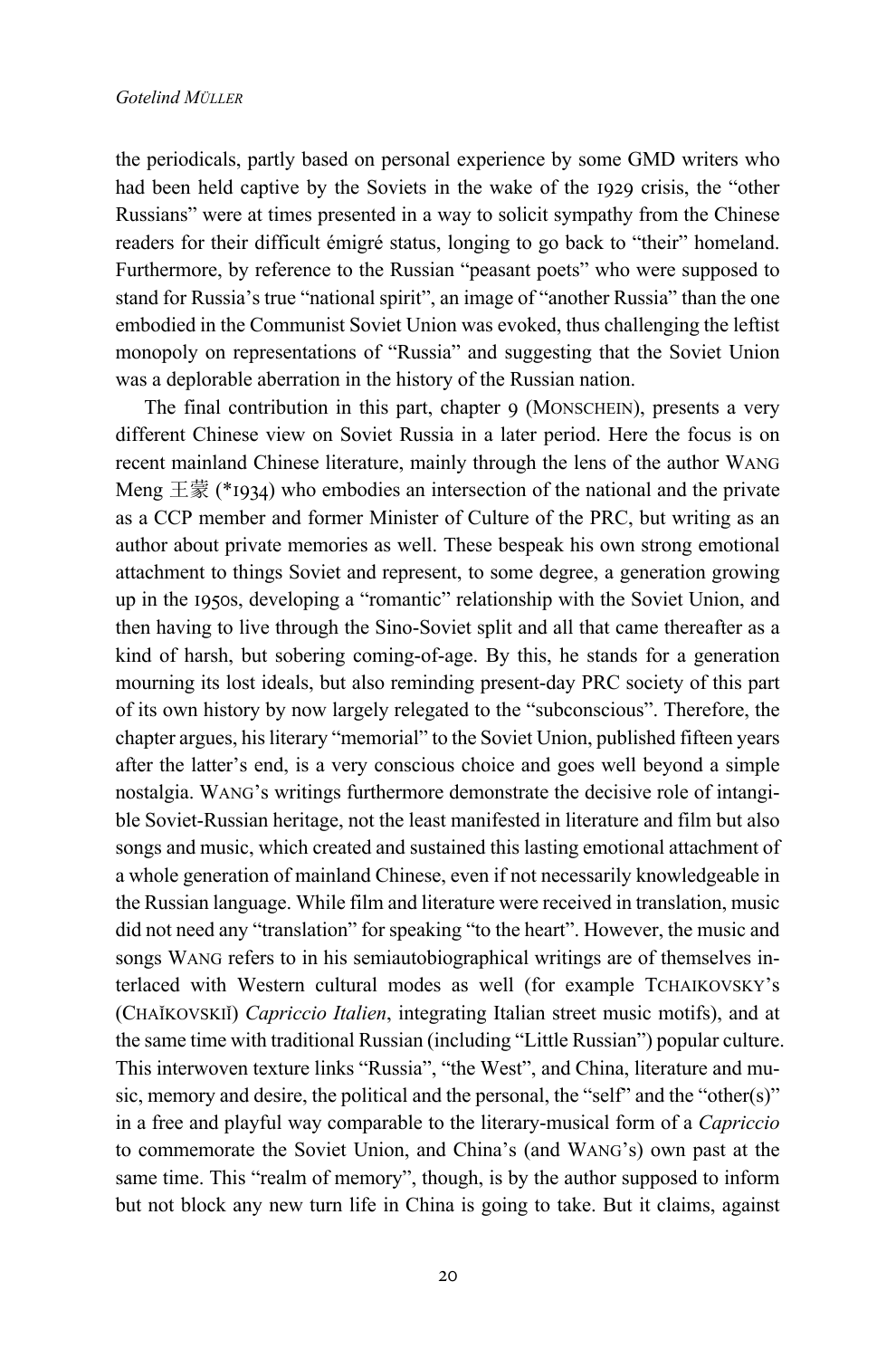present-day Russian as well as Chinese official memory politics, the legacy of this particular past as something due to be addressed, not repressed. In this, WANG is supported by other Chinese writers who might differ in their evaluation of the Soviet Union and even might rather prefer a broader take on "Russia" such as writer and painter FENG Jicai 冯骥才 (\*1942) with his pronounced interest in daily life and popular culture, be it in China or in Russia. FENG, however, had also learnt the language, in contrast to WANG, and accessed "Russia" in more varied ways. But in spite of their differences, there is a shared belief that the memory of the past needs to be preserved in all its complexity and with all the conflicting emotions this may raise, for better or for worse, in a present-day mainland Chinese society tending to (or being induced to) forget and ignore this particular history as part of the "self".

The third part in this volume, dealing with visual and material representations, starts with a look into a popular genre, the traditional Chinese *nianhua* 年畫 (New Year prints) of late imperial times which had a broad dissemination and formed images of foreigners and things foreign (mostly Western ones) for a broader public (STAROVOITOVA). Russian China scholars collected these popular woodblock prints systematically over years, resulting in a remarkable holding of this form of folk art in St. Petersburg today. The *nianhua* testify to a visual *imaginaire* for "the masses". They were at times ordered and distributed as a way to criticize or satirize foreigners, namely Christians, by local elites perceiving themselves endangered by foreign encroachment and competition. The visual representations on these anti-Christian *nianhua* could serve to encourage societal xenophobic outbursts resulting in physical attacks on foreign and Chinese Christians with at times fatal outcomes. The negative stereotyping of foreign missionaries, Christian beliefs, and claimed societal "scandalous" behavior diverging from Chinese traditional norms mixed mockery with puns and visual negative signs like the use of green color for depravity familiar to the broader public from theatre performances. The *nianhua* were, however, not all satirizing and criticizing foreigners, but also put to use in the opposite sense, i.e. to advertise "modern" trends and fashions by those positively interested in the "Western" lifestyle. Here, the topic of women and (modern) schooling played a significant part, popularizing new ideas on gender roles and education with this widespread and affordable genre. This shows that the popular *nianhua* genre was attractive to people with widely diverging views. At times, the *nianhua* just reflected the simple fact of foreign things having become part of Chinese life already (or at least attest to the perceived desirability of such things), be it Western-style clothing or bicycles, while other *nianhua* were used to project wishful thinking in theatre-like fashion vis-à-vis the foreign/foreigners in this visual medium for a broader public.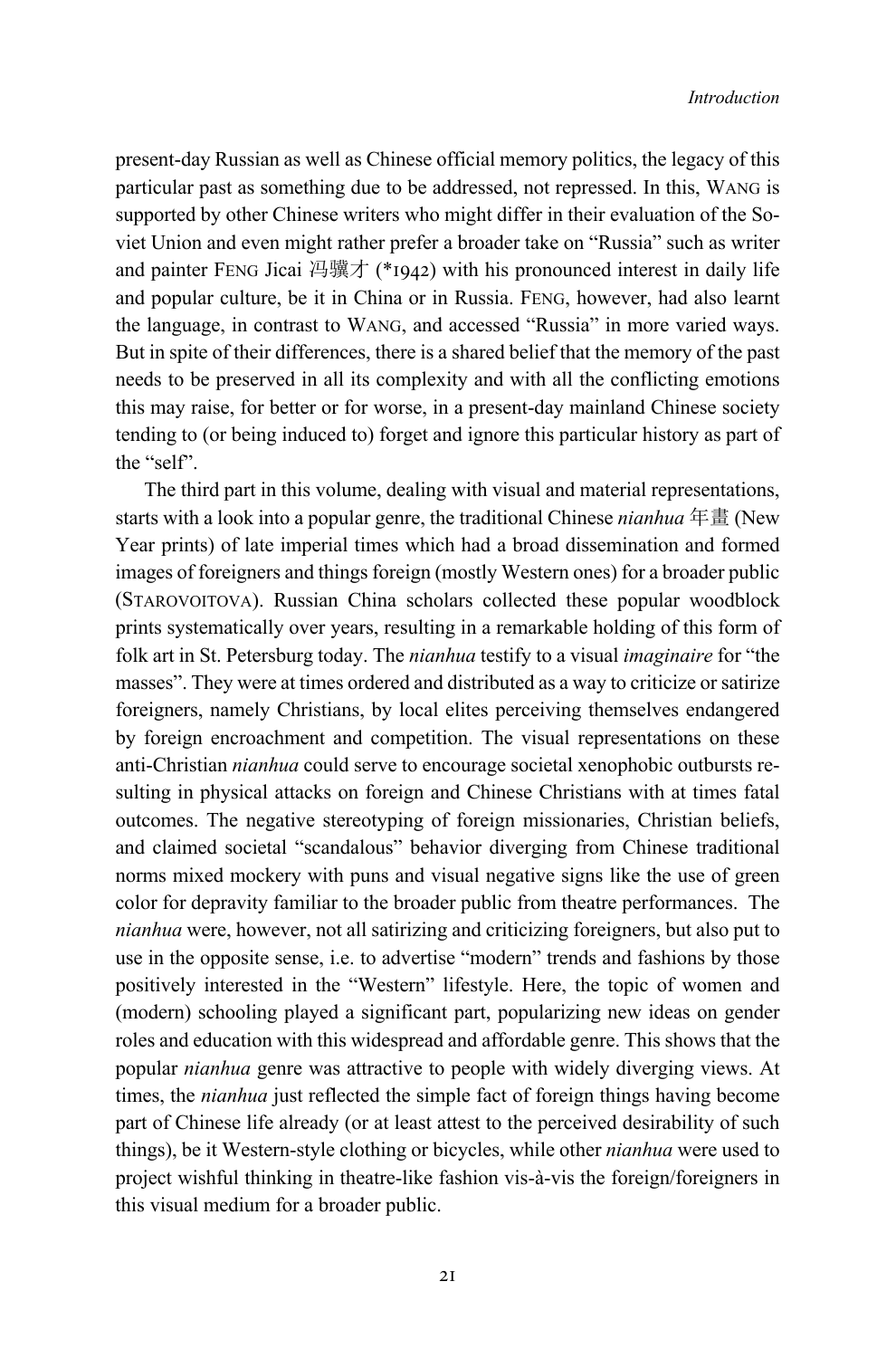This "mass-oriented" approach is continued in chapter II (GULEVA) with the (Western) format of cartoons representing foreigners, here namely those of the "West" which sometimes included Russians, notably both Soviet and "White", in the mid-1930s. As this chapter demonstrates, the categories of "Russia" and "the West" very much depended on the viewpoint and were contingent on time circumstances. Thus, in the Chinese cartoon magazines of  $1934-1937$  considered in more detail, even Soviet Russia often appeared along with "Western" countries, since the main concern at the time was national power vs. weakness. In this context, the Soviet Union was as much a global player in power politics as Western countries. In cultural contexts, in turn, the concept of "European" was prevalent, again including the Russians. Here, the intersection with "race" is apparent, too, as the "Russians" were seen as part of the "white race", and "race" was a central concern in GMD China. On the other hand, political systems suggested different groupings at the time, given the totalitarian regimes in Italy, Germany and the Soviet Union, typically also identified with their single power-holders MUSSOLINI, HITLER, and STALIN personally, or with the emblems of their respective regimes, as opposed to other "Western" nations subscribing to democracy, and therefore also less prone to stabile personalization in representation. This often was substituted by a tagging with flags, for example. In the perspective of imperialism and/or capitalism, dividing lines were potentially different again. Thus, in the cartoon magazines, China was rather constructed as a "victim" alongside other global fellow victims of power politics and economic exploitation. These "fellow victims" included Ethiopia / Abyssinia which was attacked by fascist Italy at the time, with the League of Nations, perceived by the Chinese as de facto representing "the West", only standing by, just passing some resolutions. This reminded Chinese readers of the situation in Manchuria where the League's critical investigation into the Japanese invasion of 1931 (the "Manchurian incident") had equally not proved very helpful. The Spanish Republic, in turn, had entered into Civil War in 1936, presented in the Chinese cartoon magazines as torn between Fascists and Communists more foreign than domestic, foreboding intensifying foreign threat and interference also in China. While Ethiopia was praised for its at least initial try to fight back the Italians, different from the Indian GANDHI-model, i.e. opposing the British colonizers with nonviolent means only, which was mocked as naive by the Chinese cartoonists, the implicit suggestion was for China to take a tougher stand against foreign encroachment. The plight of the helpless Spanish people in between the belligerents, in turn, solicited sympathy, and simultaneously expressed Chinese fears of a similar fate. This way, the "others" were depicted with an implicit reference to the Chinese "self". On the other hand, real-life destitute foreigners, namely the émigré Russians on Shanghai's streets where the cartoon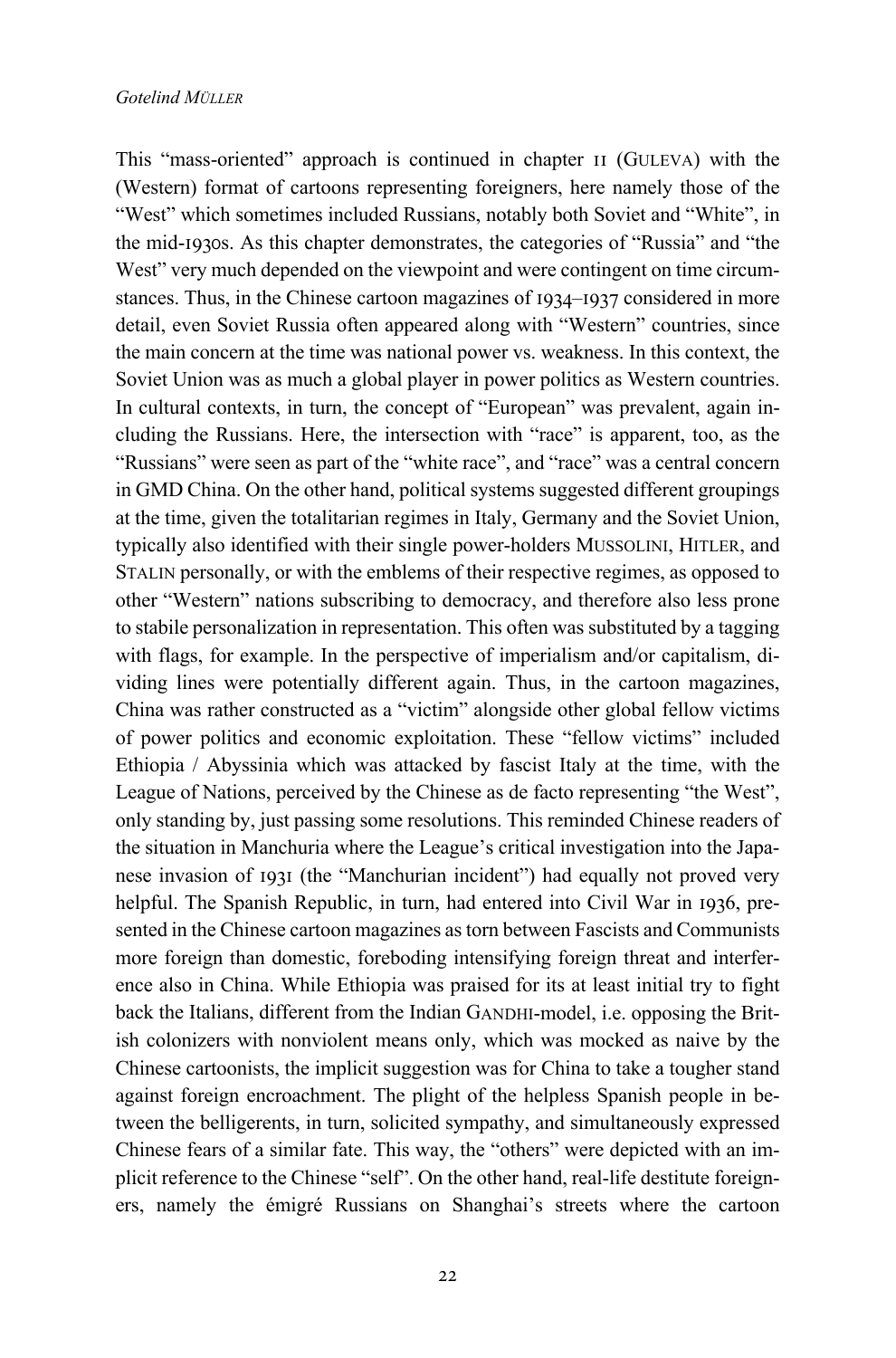magazines were published, were looked down upon as White "failed cases", contrasting badly with the "successful" Westerners far away, above all now intending the Americans, which in spite of all continued to serve as global trendsetters also for Chinese daily life. Still, the feeling that behind the attractive appearance of "the West", for China herself, nothing but doom was in store, was palpable in the cartoon magazines during this period immediately preceding the Second Sino-Japanese War.

Chapter 12 (SAMOYLOV) continues the thread of visual representations of Russia (i.e. now the Soviet Union) and "the West" in "mass-oriented" media (including the "new" *nianhua*-genre as well as cartoons or public posters) into the 1950s to early 1970s, and thus into the times of the Cold War. At this point, the PRC constructed the public imagery of "the West" clearly in confrontational terms, while the image of the "Soviets" shifted completely over this period. The primary dividing line of systemic alliances, i.e. the "capitalist" and the "socialist camp", clearly situated the Soviet Union and "the West", primarily represented now by the U.S., as opposed to each other. During the 1950s, the Soviet Union was *the* reference for China, captured in the image of the "elder brother" and "teacher", and this Sino-Soviet "honeymoon" period was reflected accordingly in the visual *imaginaire* via different publicly accessible formats to reach out to all kinds of target groups. However, the downturn of Sino-Soviet relations after STALIN reconfigured the imagery, with the Soviet Union growing from a friend into a competitor and finally a foe, though still different from the enemy "West". This is tangible in the visual representations. For example, the Chinese derogatory "paper tiger" image propagated by MAO Zedong 毛泽东 ( $1893-1976$ ) to encourage the Chinese "self" against a seemingly potent "other", remained exclusive to the U.S. / "the West". The Soviet Union, though, was never addressed as a "paper tiger", but was characterized after the Sino-Soviet split and in the context of the Chinese Cultural Revolution as a hotbed of "revisionists" which still are in the "socialist camp", but have gone ideologically astray. What paralleled both "enemies" of the PRC at that point, however, was the Chinese fear of military confrontation. Before, it had been "only" the U.S. / "the West" engaged on the "other side" in the Korean War in the  $I<sub>950s</sub>$  as well as in the Indochina War of the  $I<sub>950s</sub>$ – $I<sub>970s</sub>$ . But after the Sino-Soviet split, tensions were mounting also with the Soviet Union, in the end a direct neighbor of the PRC with a long common border. The Chinese uneasiness created by witnessing Soviet interference in other parts of the (socialist) world received a boost by the 1969 Sino-Soviet border clash as a first military confrontation with the former "elder brother" which was accordingly reflected in Chinese posters and cartoons. The latter were designed for a Chinese public to reassure them of the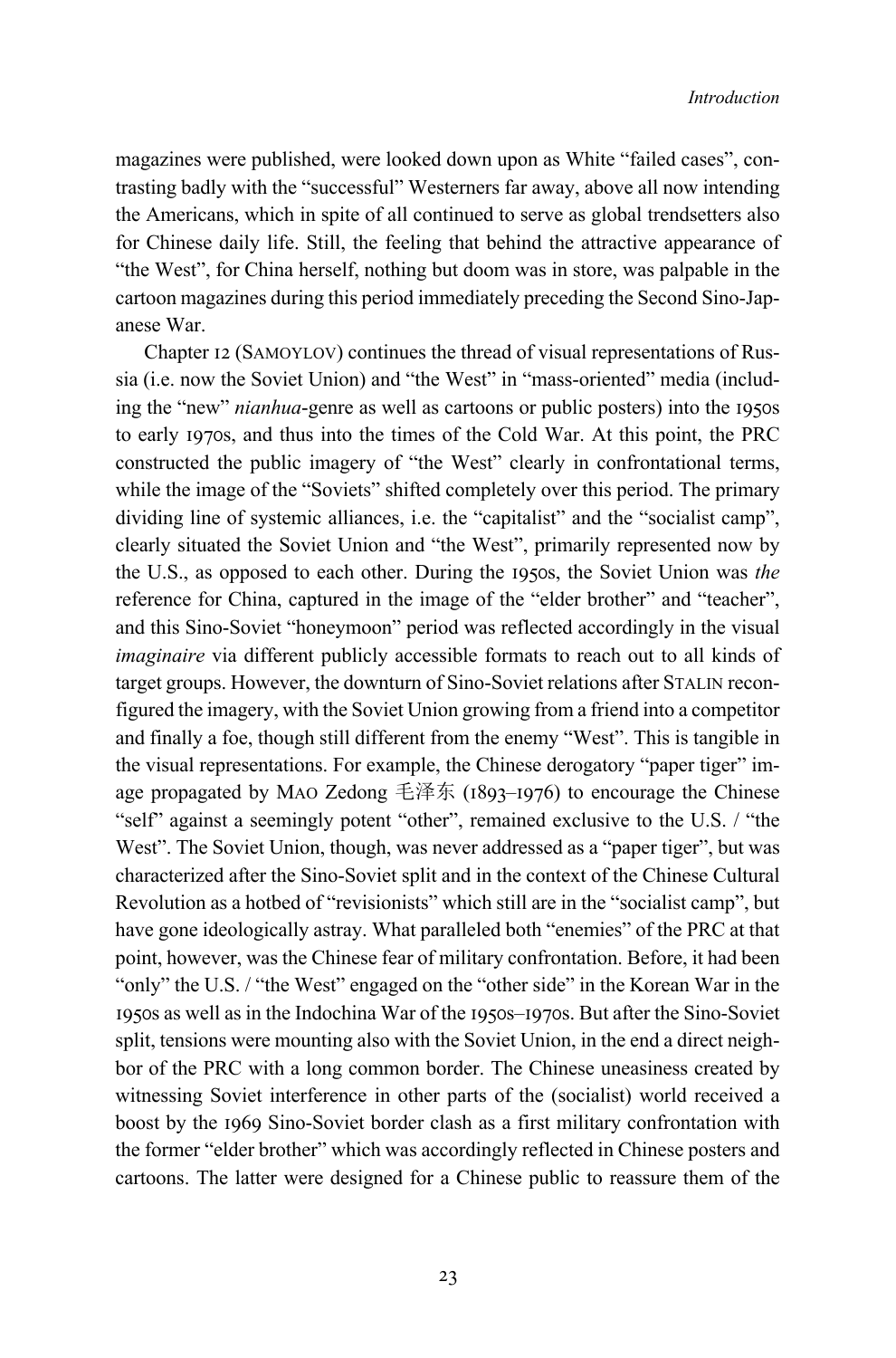PRC's military strength, while diplomacy discretely tried to save the situation by preparing for a new rapprochement with the U.S.

The following chapter (CHIANG) leads us to Taiwan and adds to the discussion of imagery and perception the important aspect of intangible vs. tangible heritage by looking into the "revival" of the Russian Orthodox Church in Taiwan. Starting from the physical fact of a small Russian Orthodox chapel found in Taipei today, the chapter sets out to trace the history of the Russian Orthodox Church in Taiwan, discovering the crucial importance of intangible heritage, since the history of that Church could hardly refer to something enduring and tangible. Most of the latter had disappeared over time between Japanese colonialism  $(1895-1945)$  and the subsequent shift to the National People's Party (GMD/KMT) rule, given the Cold War and the suspicion raised by anything Russian in anti-Communist Taiwan. Furthermore, the personal composition of the community was subject to continuous change as well between temporary joining Japanese before 1945, émigré Russians, and the few local Taiwanese Orthodox believers. The post-WWII situation connected the few émigré Russians in Taiwan, sometimes wives of U.S.-aviators of the "Flying Tigers" volunteer unit helping the Chinese against the Japanese in WWII, with "the West" in political terms, while their Orthodox faith made them distinct. Still, with Japan, the former point of reference for the Orthodox faithful in Taiwan due to the colonial condition, as well as Taiwan now being under the wings of the U.S. during Cold War times, ecclesiastic relations with the Moscow Patriarchate which tried to claim control, were at first a problem. Taiwan thus linked up with the rivalling Russian Orthodox Church Outside Russia (ROCOR). After the end of martial law in Taiwan in 1987 and the collapse of the Soviet Union in 1991, things Russian became easier to "revive". "Naming" was one of the ways this could be done to create a "realm of memory", while inner-ecclesiastic tensions between the rivalling Patriarchate of Moscow and the Ecumenical Patriarchate of Constantinople interfered "from above" with the tradition-building practices of the faithful "from below". To anchor their legacy also in a tangible way, the faithful thus (re)created their Russian Orthodox Church with a chapel in Taipei.

Chapter  $I_4$  (LI) takes us back to the PRC and to the focus on the tangible, looking at Harbin, the most Russian city in China, and how the normal people dealt, and deal, with "European", mostly de facto Russian, architecture so strongly represented and inherited in their city, and the conflicting emotions these buildings at times raised. While the Soviet-Russian architecture de facto often took inspiration from Western Europe, the distinct Soviet style was seen as a model for socialist buildings in the PRC, also beyond Harbin. But in Harbin which as a city was created by the Russians, Russian architecture is a defining feature and thus closely connected to local identity issues. During PRC times, the admiration for the Soviet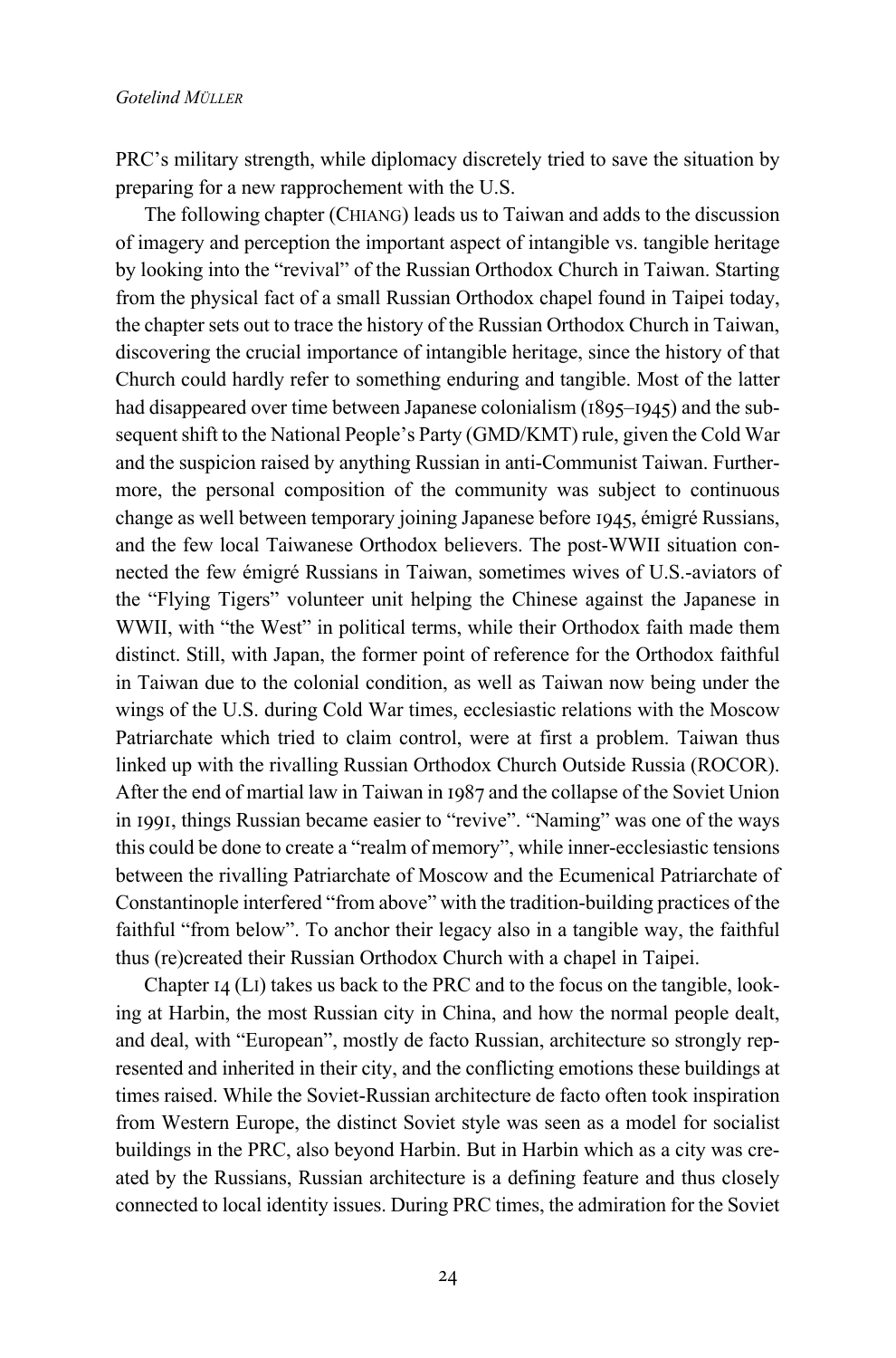style stood in contrast to the ideological antagonism to "imperialism" and "colonialism" represented by older European-style buildings. The main thrust of Cultural Revolution destruction thus was directed against a "Russianness" represented by, above all, churches, while the Soviet-style buildings were rather perceived as standing for "socialism" and thus spared. In commercialized post-Cultural Revolution China, though, the exotic flair of the Russian/European architecture is a selling point in city branding, appearing also on posters and other visual formats. In the bid to attract tourists, even reconstructions of "lost" (i.e. previously consciously destroyed) heritage in theme parks are seen as viable means, while in literature, art, and daily life, the Russian architectural heritage functions as a tangible site for (nostalgic) remembrance. Not the least the Russian churches with onion domes or in a Byzantine style are iconized as an unquestionable symbol of Russianness which mark the latter as distinct from a general "Westernness". Similar moves to preserve or reconstruct outstanding foreign buildings as in Shandong, for example, with German colonial architecture, underline the fact that the Chinese "self" has been tied to the tangible heritage of "others" in the context of a local identity definition also with regard to the "West" at other places in China, too.

Chapter 15 (MÜLLER) tackles the ambivalence of tangible heritage of foreigners in China from the peculiar angle of Western and Russian tombs and cemeteries still extant in Greater China, posing the question as to whose "heritage" this actually is. While foreign architecture may be reused, altered or erased, tombs are more problematic since they involve human remains beyond the tombstones and cannot be used in any other way, nor can they be altered. They can be erased, though. Any decision of keeping them or not is sensitive on personal, religious, and politicaldiplomatic levels, and if they are kept, they need to be looked after. Thus, the question arises as to whose heritage this is, as tombs are first of all private, but may also be nationalized, for example in the case of "Soviet martyrs" or the military in general. They also challenge the view of the Chinese "self" by reminding the present society of the lingering impact of the foreign "others", regardless whether these recall a happy or an unhappy "common" history, and pose the question as to how the present societies in Greater China want to deal with this legacy: accept it, relativize it, or repress it. With a look to the different "Chinese" settings in Macau, Hong Kong, Taiwan, and mainland China, and the focus on Western and Russian tombs and their tangible and visual presence, which mark their "otherness" and peculiarity to the surrounding societies, this chapter concludes this volume on Chinese perceptions of Russia and the West during the 20th century.

The final remarks (SAMOYLOV) elaborate on some more general implications of the whole book, arguing for the need to expand the still nascent field of imagological studies to connect with wider trends in scholarship. Beyond